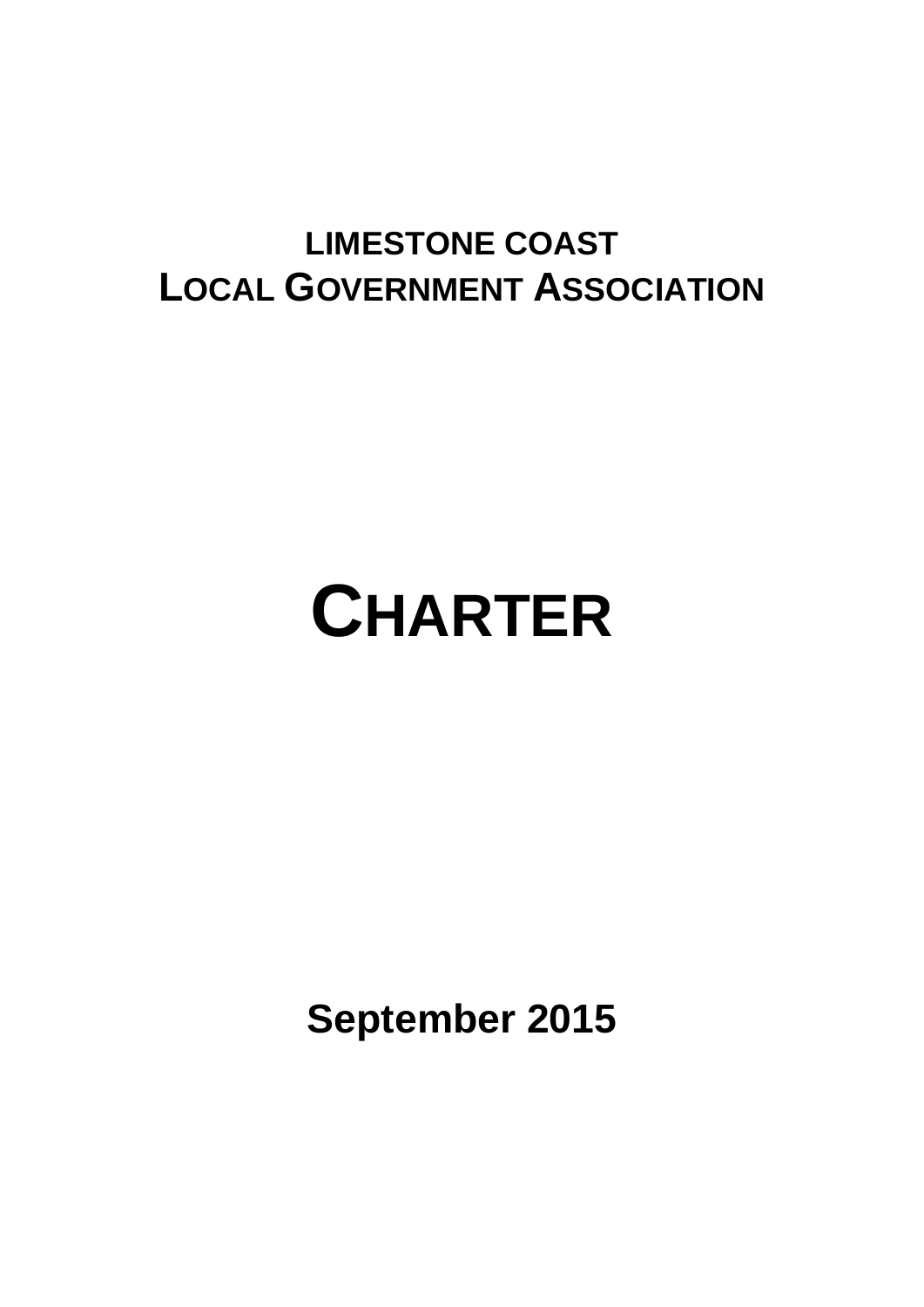#### 1. **INTRODUCTION**

#### 1.1 **Name**

The name of the subsidiary is the Limestone Coast Local Government Association (referred to as "LCLGA" in this Charter).

# 1.2 **Interpretation and Definitions**

"Absolute majority" of the Constituent Councils means a majority of the whole number of the Constituent Councils;

"Act" means the Local Government Act 1999 and all relevant regulations made there under, as amended from time to time;

"Affiliate" means a Council constituted under the Act and any other authority of a local government nature constituted or established under South Australian or Commonwealth legislation which is not a Constituent Council but which is affiliated to the South East Zone Regional Association under the Local Government Association's Constitution;

"Board" means the Board of Management of LCLGA;

"Board Member" means at any time a member of the Board, and where the context so admits, includes a Deputy Board Member;

"Budget" means a budget that conforms to Clause 25 of Schedule 2 to the Act and last adopted by the Board;

"Business Plan" means a business plan that conforms to Clause 24 of Schedule 2 to the Act and last adopted by the Board;

"Constituent Council" means those Councils named in Clause [1.3;](#page-2-0)

"Council" means a council as constituted under the Act;

"Deputy Board Member" means at any time a person appointed and holding office as a Deputy to a Board Member;

"Elected Member" means a Mayor, Chairman or Councillor of a Council who has been elected pursuant to the Local Government (Elections) Act 1999 and the Act;

"Financial year" means a year beginning on 1 July in each year and ending on 30 June of the following year;

"LGA" means the Local Government Association of South Australia;

"Project fee" means a charge imposed by LCLGA on the Constituent Councils in accordance with Clause 5.2;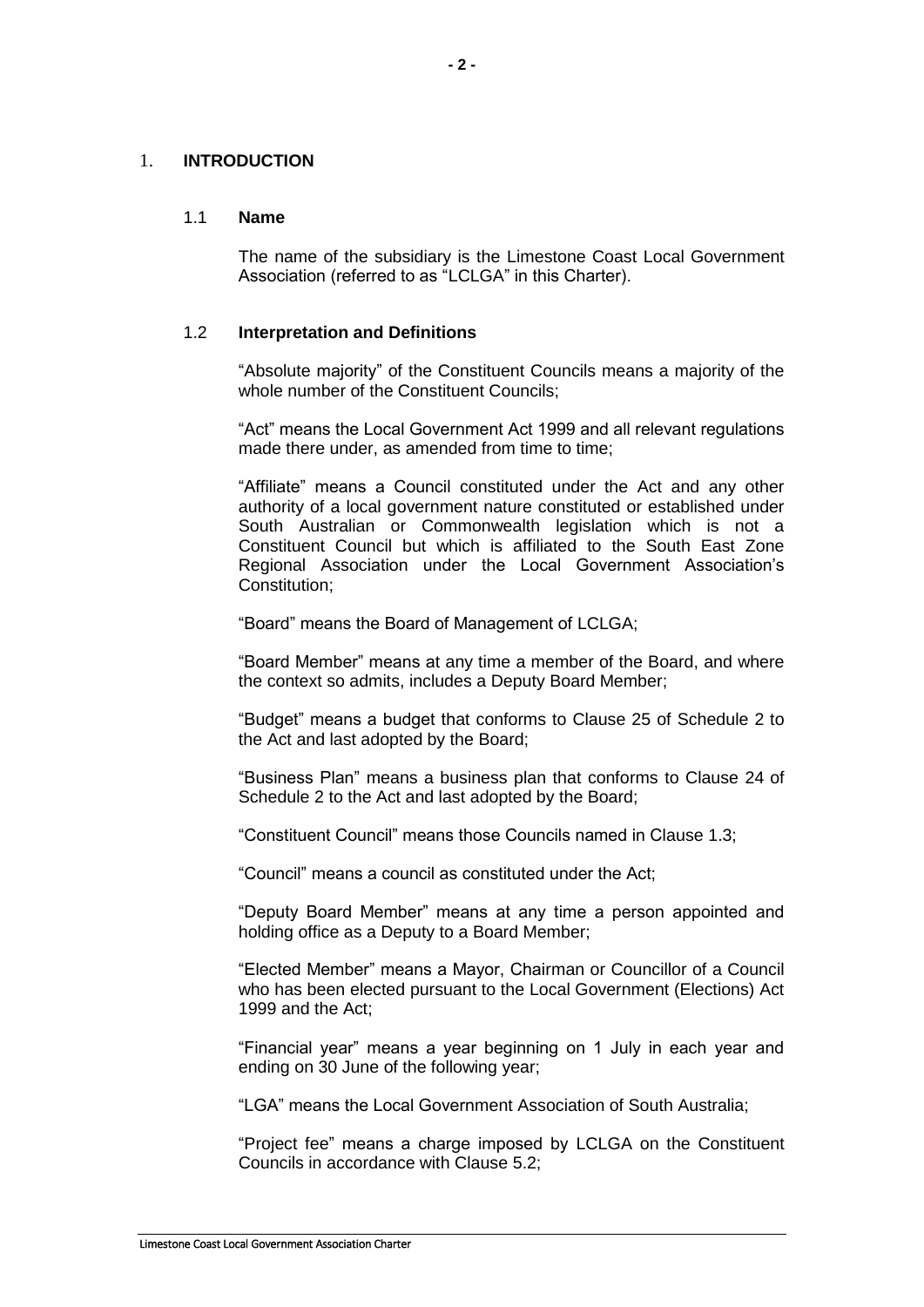"Meeting" includes an ordinary and a special meeting of the Board;

"Minister" means the Minister for the time being responsible for the administration of the Act;

"Subscription" means those monies the Constituent Councils are liable to contribute to LCLGA in accordance with Clause 6.2;

The term "person" shall include a corporate body;

The term "singular" includes the plural and vice versa;

A reference to the masculine includes the feminine and vice versa;

The headings to the Charter are for convenience only and do not form part of the Charter;

References to clauses are to clauses of the Charter;

Any reference to a section(s) is a reference to a section of the Act and includes any section that substantially replaces that section and deals with the same subject matter.

#### <span id="page-2-0"></span>1.3 **Establishment**

LCLGA is a regional subsidiary established pursuant to Section 43 of the Local Government Act 1999 by the -

- 1.3.1 City of Mount Gambier;
- 1.3.2 District Council of Grant;
- 1.3.3 Kingston District Council;
- 1.3.4 Naracoorte Lucindale Council;
- 1.3.5 District Council of Robe;
- 1.3.6 Tatiara District Council;
- 1.3.7 Wattle Range Council.

# 1.4 **Local Government Act 1999**

This Charter must be read in conjunction with Schedule 2 to the Act. LCLGA shall conduct its affairs in accordance with Schedule 2 to the Act except as modified by this Charter as permitted by Schedule 2.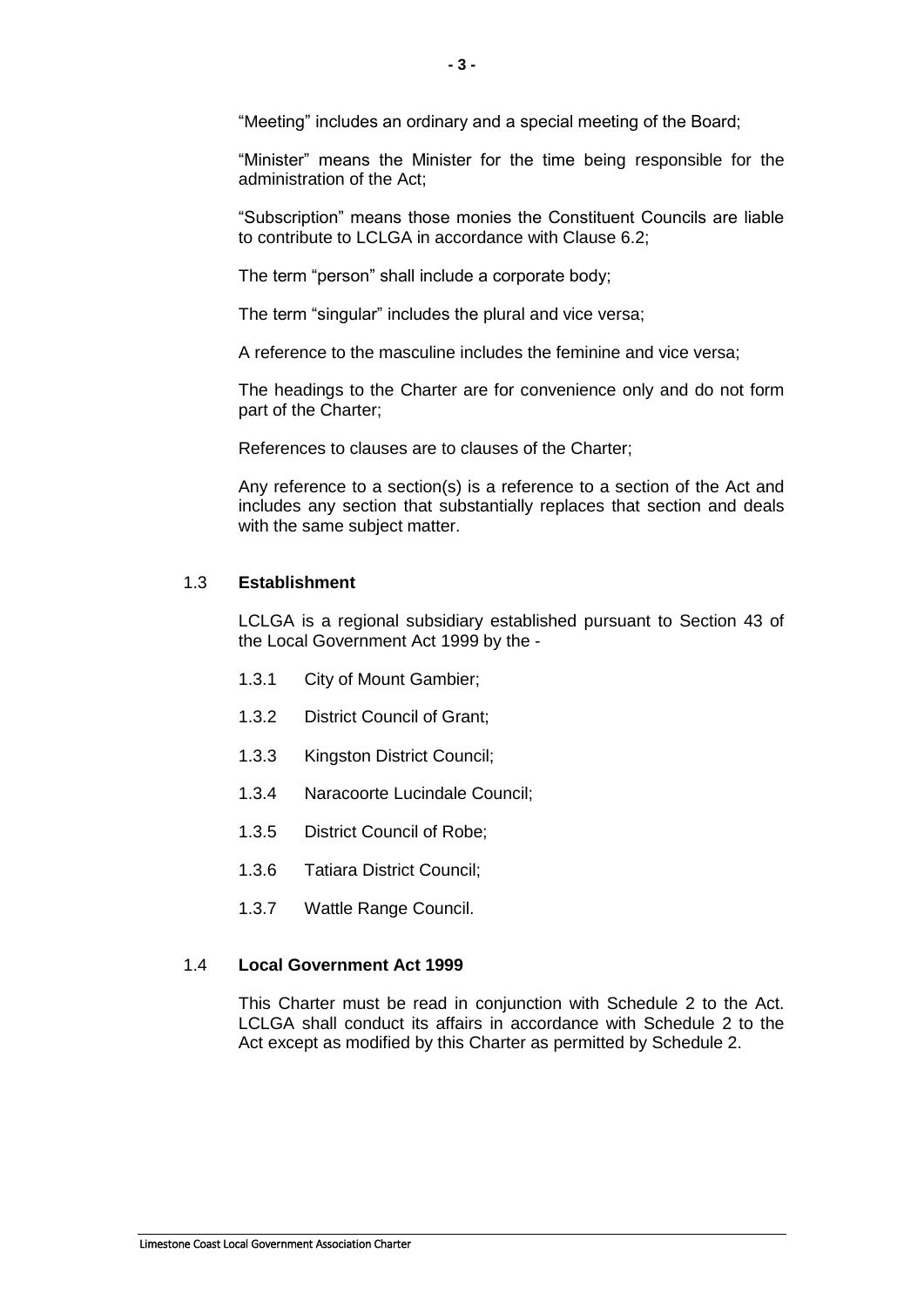### 1.5 **Objects and Purpose of LCLGA**

LCLGA is established to -

- 1.5.1 Work in association with both the LGA and the Australian Local Government Association
- 1.5.2 Undertake co-ordinating, advocacy and representational roles on behalf of its Constituent Councils at a regional level;
- 1.5.3 Facilitate and co-ordinate activities of local government at a regional level related to social, environmental and community development with the object of achieving improvement for the benefit of the communities of its Constituent Councils;
- 1.5.4 Develop, encourage, promote, foster and maintain consultation and co-operation and to strengthen the representation and status of local government when dealing with other governments, private enterprise and the community;
- 1.5.5 Develop further co-operation between its Constituent Councils for the benefit of the communities of its region;
- 1.5.6 Develop and manage policies which guide the conduct of programs and projects in its region with the objective of securing the best outcomes for the communities of the region;
- 1.5.7 Undertake projects and activities that benefit its region and its communities;
- 1.5.8 Associate, collaborate and work in conjunction with other regional local government bodies for the advancement of matters of common interest;
- 1.5.9 Implement programs that seek to deliver local government services on a regional basis; and
- 1.5.10 To effectively liaise and work with the State and Commonwealth Governments and instrumentalities on a regional basis for the general enhancement of the region.

#### 1.6 **Powers and Functions of LCLGA**

The powers, functions and duties of LCLGA are to be exercised in the performance and furtherance of LCLGA's objects and purposes.

LCLGA will have those powers, functions and duties delegated to it by the Constituent Councils from time to time that include but are not limited to -

1.6.1 Subscribing to, becoming a member of or co-operating or contracting with any other association or organisation whether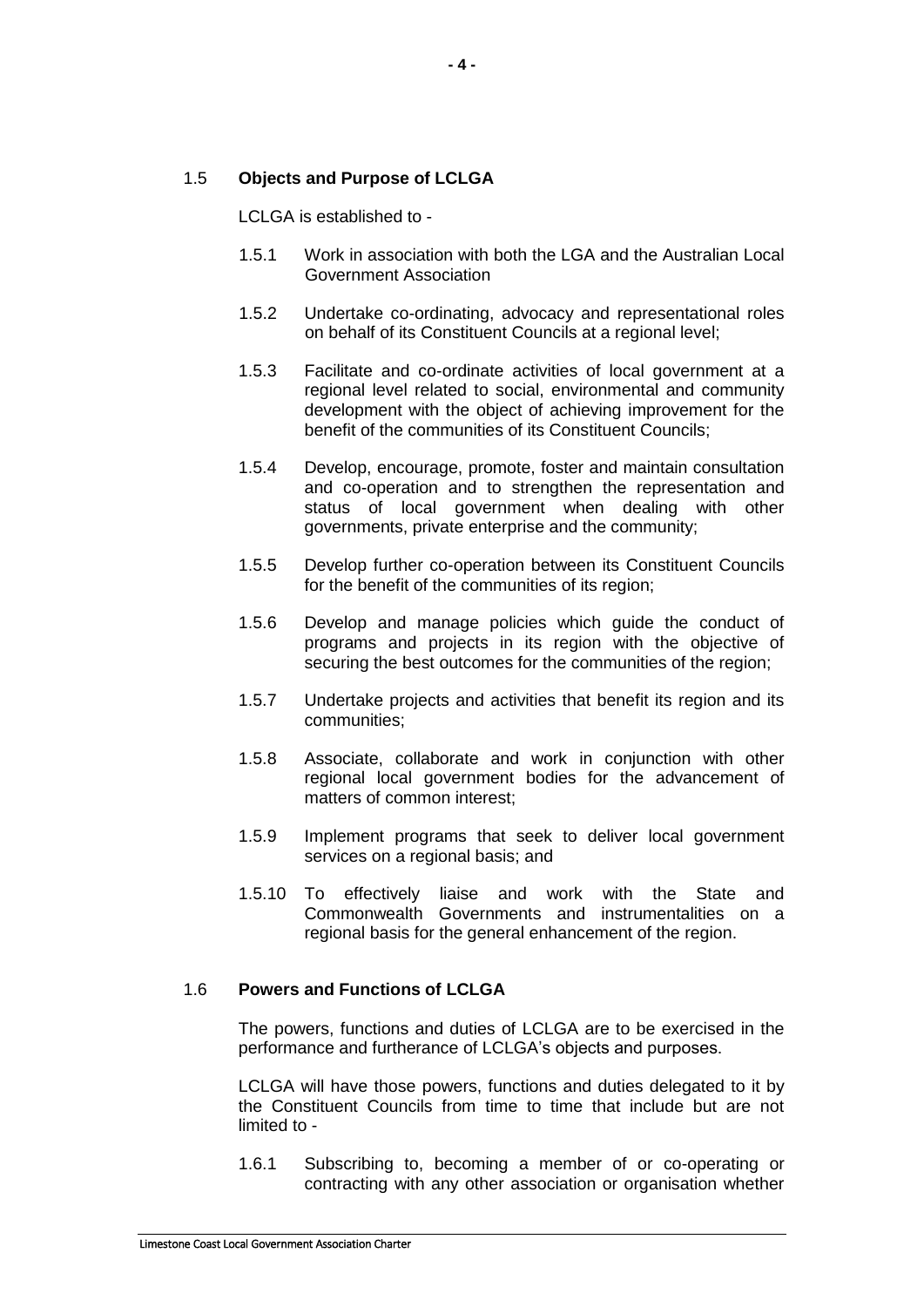within or outside the area of the Constituent Councils whose purposes are wholly or in part similar or complimentary to the objects and purposes to LCLGA, and on such terms as LCLGA deems appropriate;

- 1.6.2 entering into contracts or arrangements with any Government agency or authority which are incidental or conducive to the attainment of the objects and exercise of the powers of LCLGA;
- 1.6.3 appointing, employing, remunerating, removing or suspending officers, managers, employees and agents of LCLGA;
- 1.6.4 entering into any kind of contract or arrangement;
- 1.6.5 raising revenue through Subscriptions and Project Fees from Constituent Councils (and Affiliates), by arrangements with sponsor organisations, by arrangement or contract with any other organisation or person and by any other means not inconsistent with the objects and purposes of LCLGA;
- 1.6.6 printing and publishing any newspapers, periodicals, books, leaflets, or other like writing;
- 1.6.7 establishing such committees as it deems necessary and to define the terms of reference of such committees which may include to steer projects or to pursue geographic or functional interests of LCLGA, the Constituent Councils or specific groups of the Constituent Councils;
- 1.6.8 delegating any of LCLGA's powers, functions and duties to persons or committees and changing or revoking such delegations, save for any of the powers set out in section 44 of the Act (where such powers are applicable to a subsidiary);
- 1.6.9 appointing any elected member, officer or employee of a Constituent Council or any other person to be a member of any duly appointed committee;
- 1.6.10 acquiring, holding, dealing with and disposing of any real or personal property;
- 1.6.11 opening and operating bank accounts;
- 1.6.12 accumulating surplus funds for investment purposes;
- 1.6.13 investing any of the funds of LCLGA in accordance with section 139 of the Act, provided that:
	- (a) in exercising this power of investment LCLGA must exercise the care, diligence and skill that a prudent person of business would exercise in managing the affairs of other persons; and
	- (b) LCLGA must avoid investments that are speculative or hazardous in nature.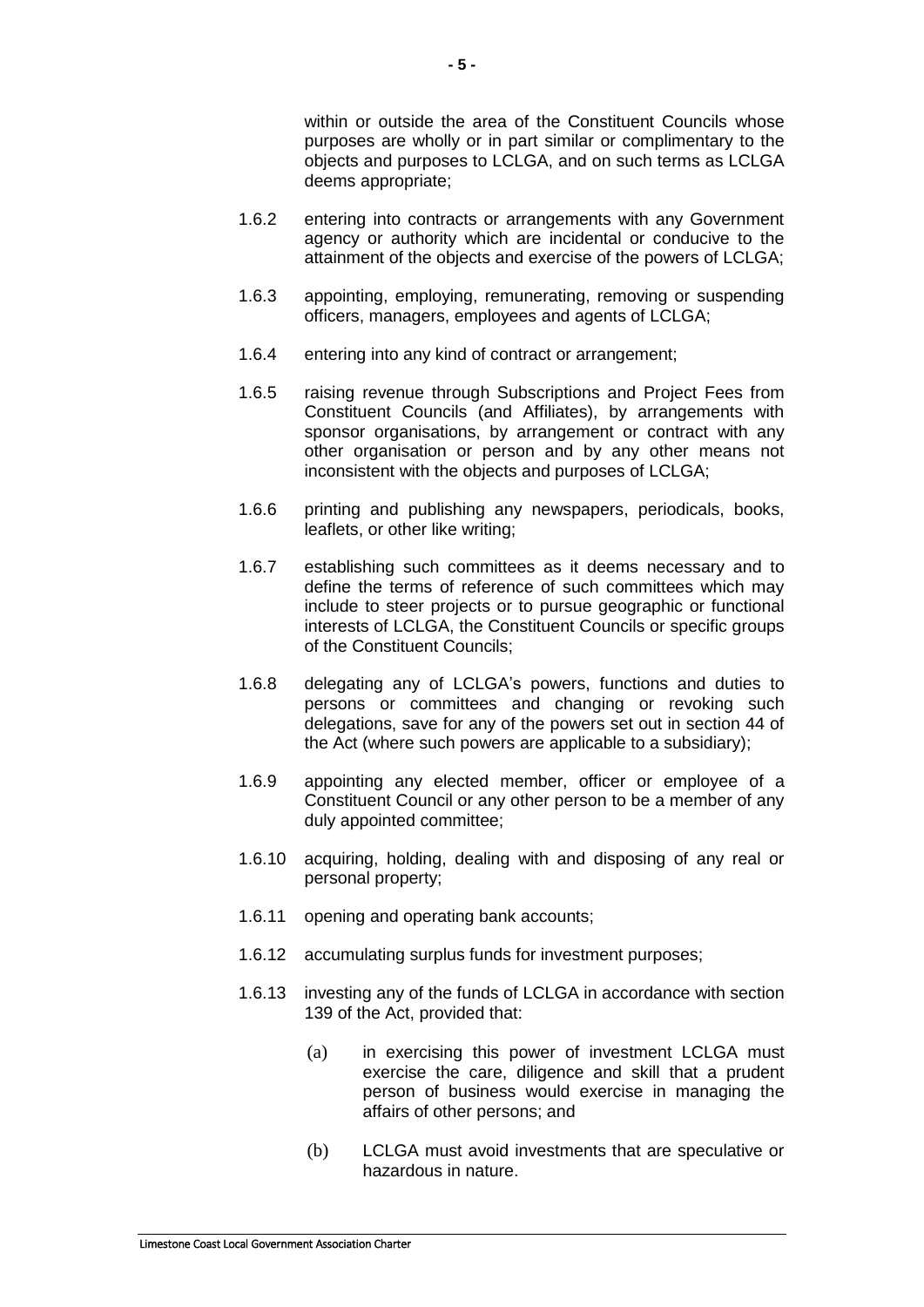- 1.6.14 borrowing money;
- 1.6.15 giving security for the discharge of the liabilities of LCLGA; and
- 1.6.16 doing all other things that are necessary or incidental or conducive to the attainment of the objects and purposes, the furtherance of the interests and the exercise, performance or discharge of the powers, functions or duties of LCLGA;

#### 1.7 **Property**

- 1.7.1 All property held by LCLGA is held by it on behalf of the Constituent Councils;
- 1.7.2 No person may sell, encumber or otherwise deal with any property of LCLGA without the approval of the Board by way of resolution at a Board meeting.

#### 1.8 **Borrowing Money**

LCLGA has the power to borrow money subject to the following.

- 1.8.1 If LCLGA intends to borrow money LCLGA must make a proposal in writing to all Constituent Councils outlining the amount of money proposed to be borrowed, the terms and conditions of the loan and the purpose to which the money will be put;
- 1.8.2 The Constituent Councils will vote on the proposal;
- 1.8.3 To authorise the borrowing of money by LCLGA, there must be an absolute majority of the Constituent Councils in favour of the borrowing.

# 1.9 **Delegation by LCLGA**

LCLGA may subject to this Charter and in accordance with the Act by resolution delegate any of its powers, functions and duties under this Charter but may not delegate:

- 1.9.1 The power to impose charges including the power to impose a Project Fee or Subscriptions;
- 1.9.2 The power to borrow money or obtain any other form of financial accommodation;
- 1.9.3 The power to approve expenditure of money on the works, services or operations of LCLGA not set out or included in a budget approved by LCLGA or where required by this Charter approved by the Constituent Councils;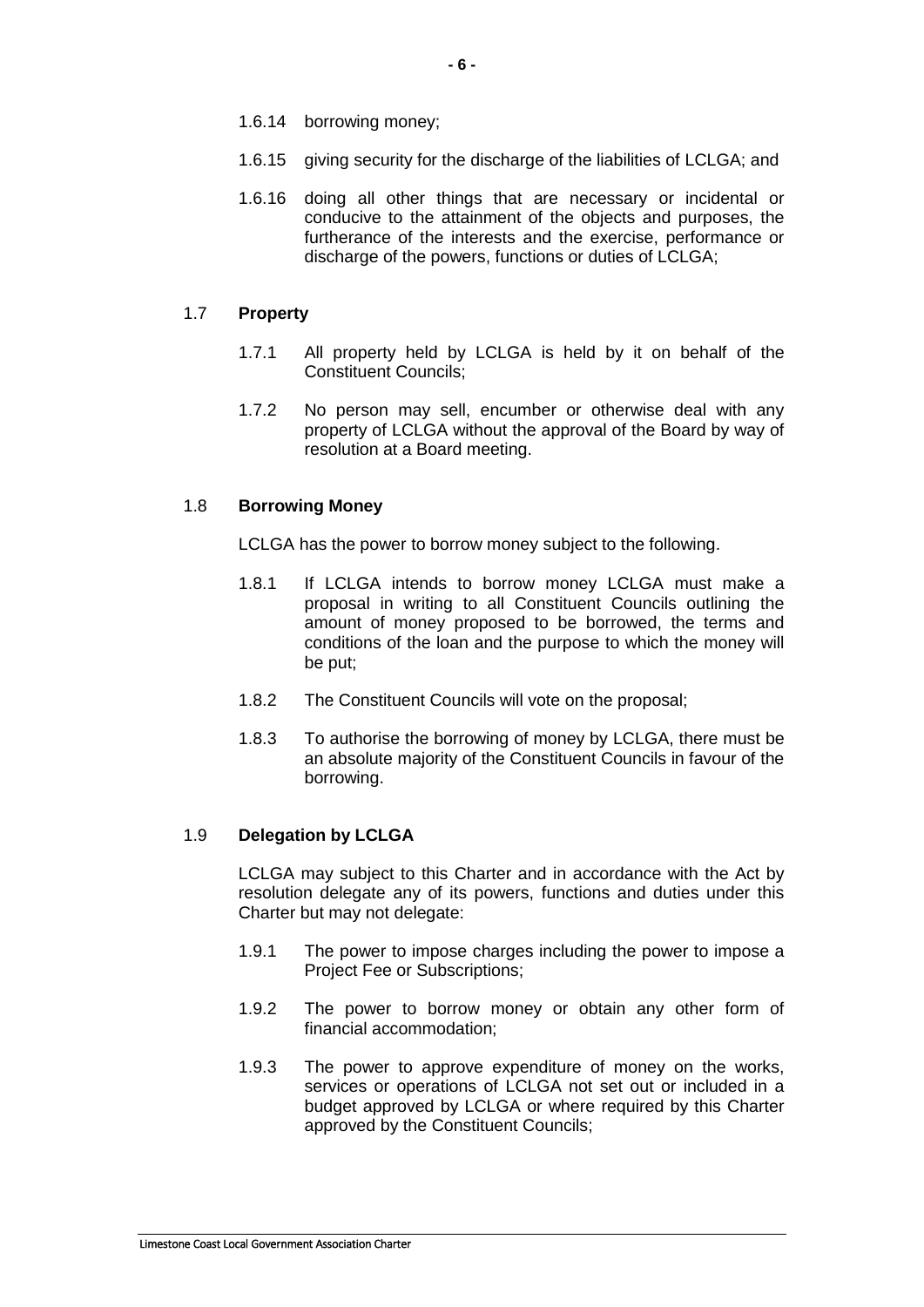- 1.9.4 The power to approve the reimbursement of expenses or payment of allowances to members of the Board of Management;
- 1.9.5 The power to adopt financial estimates and reports.

A delegation is revocable at will and does not prevent LCLGA from acting in a matter.

#### 1.10 **National Competition Policy**

LCLGA must undertake any commercial activities, which constitute a significant business activity of LCLGA, in accordance with the principles of competitive neutrality.

#### 2. **STRUCTURE**

- 2.1 LCLGA is a body corporate and is governed by its Charter. The Board has the responsibility to manage the business and other affairs of LCLGA ensuring that LCLGA acts in accordance with this Charter and any relevant legislation.
- 2.2 All meetings of LCLGA shall be meetings of the Board.
- 2.3 All Board meetings shall be open to the public unless an order is made by the Board in accordance with this Charter. Members of the public may upon approval of the Board address the Board on issues on the agenda of the Board meeting but will not have voting rights and may not debate issues.
- 2.4 The Board will be entitled to make decisions in accordance with the powers and functions of LCLGA established in this Charter.

# 3. **BOARD OF MANAGEMENT**

The Board is responsible for managing all activities of LCLGA and ensuring that LCLGA acts in accordance with this Charter.

#### 3.1 **Membership of the Board**

- 3.1.1 The Board shall consist of Members appointed pursuant to this Charter.
- <span id="page-6-0"></span>3.1.2 Each Constituent Council will be entitled to appoint one elected member to be a Board Member and may at any time revoke this appointment and appoint another elected member on behalf of that Constituent Council.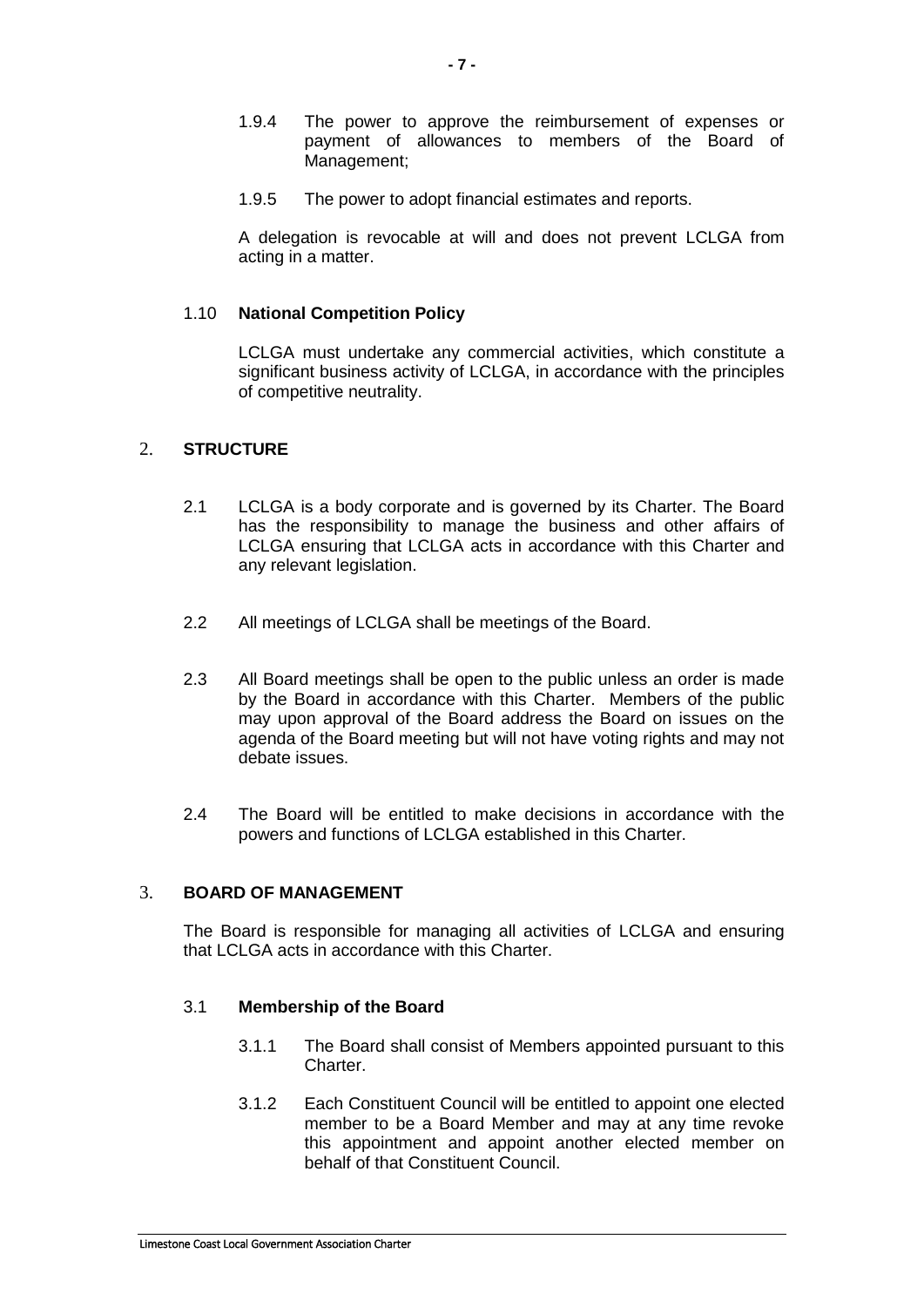- 3.1.3 Subject to this Charter a Board Member shall be appointed for a term specified in their instrument of appointment not exceeding the term that the Board Member continues as an elected member of the Constituent Council or until the conclusion of the next periodic Local Government Election following their appointment, whichever term is lesser, at which time they will be eligible for re-appointment by the Constituent Council.
- 3.1.4 Each Constituent Council may appoint two elected members of the Constituent Council to be Deputies, either of whom may act in place of that Constituent Council's Board Member if the Board Member will be unable to be present at a meeting of the Board. The Constituent Council may revoke the appointment of a Deputy and appoint another elected member as Deputy at any time.
- 3.1.5 In the absence of a Board Member, the Deputy Board Member has all of the rights and responsibilities of the Board Member.
- 3.1.6 Each Constituent Council must give notice in writing to LCLGA of the elected members it has appointed as a Board Member and Deputy Board Members and of any revocation of any of those appointments.
- 3.1.7 In the event that a Board Member or a Deputy Board Member appointed pursuant to this Clause is unable to attend a meeting, any other elected member of the Constituent Council present at the meeting may, upon application, be accepted by the meeting as the proxy for the absent Board Member or Deputy Board Member for the purposes of that meeting.
- 3.1.8 A Constituent Council may invite any of its elected members or employees to attend meetings of the Board and those so invited may be heard but only a Board Member may exercise a vote.
- 3.1.9 The provisions regarding terminating the appointment of a Board Member as prescribed in the Act apply to all Board Members. In addition to those provisions, the appointment of a Board Member shall terminate -
	- (a) upon the Council who appointed him/her ceasing to be a Constituent Council; or
	- (b) if the Board Member ceases to be an elected member of the Constituent Council which appointed him/her;
	- (c) upon the happening of any other event through which the Board Member would become ineligible to remain as a Board Member.

*(See Clause 20, Part 2, Schedule 2 of the Act for the grounds that give rise to a vacancy)*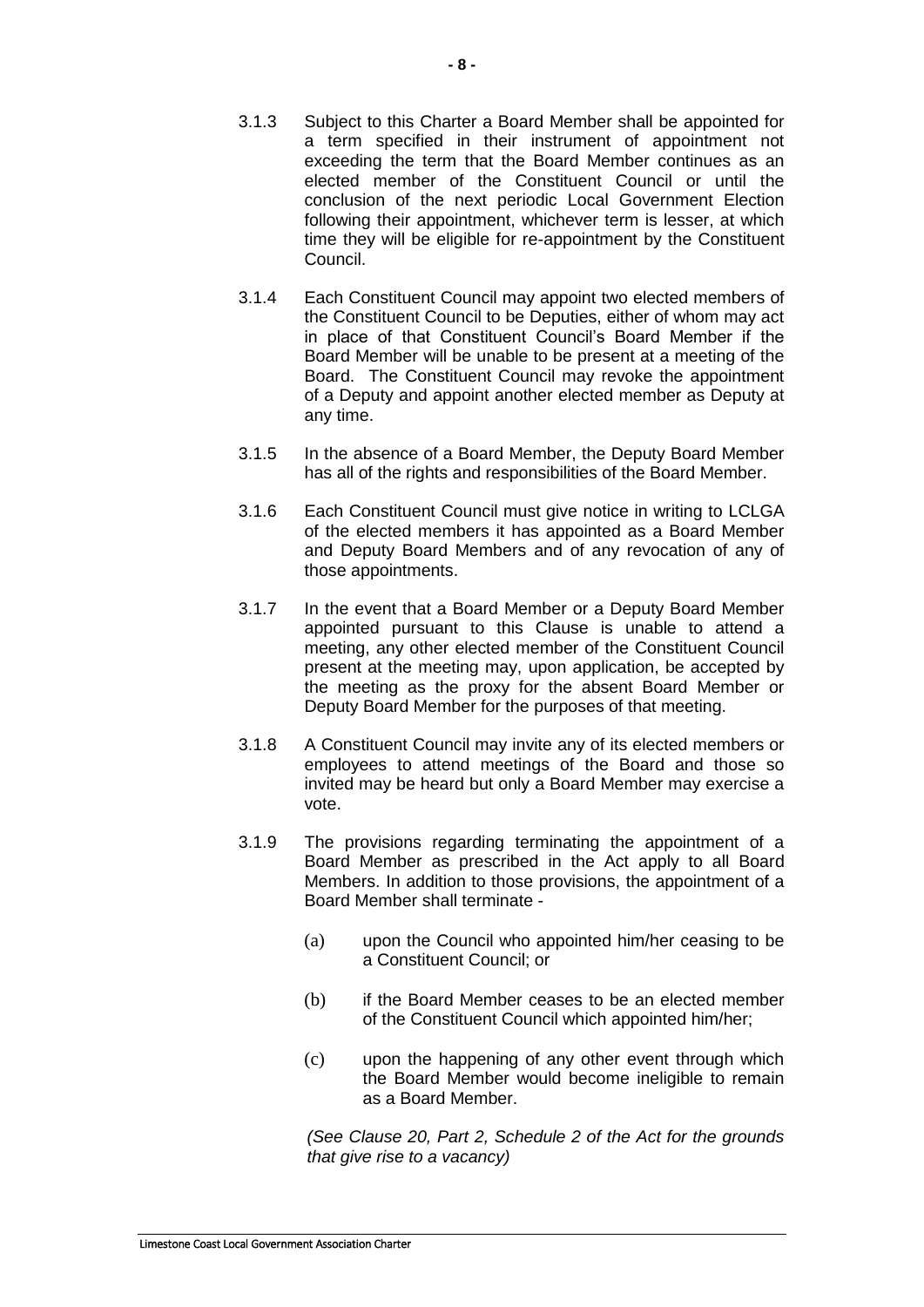- 3.1.10 The Board may by a two thirds majority vote of the Board Members present (excluding the Board Member subject to this Clause 3.1.10) make a recommendation to the relevant Constituent Council requesting that the Constituent Council terminate the appointment of a Board Member in the event of:
	- (a) any behaviour of the Board Member which in the opinion of the Board amounts to impropriety;
	- (b) serious neglect of duty in attending to the responsibilities of a Board Member;
	- (c) breach of fiduciary duty to LCLGA or the Constituent Council(s);
	- (d) breach of the duty of confidentiality to LCLGA or the Constituent Council(s);
	- (e) breach of the conflict of interest provisions of the Act; or
	- (f) any other behaviour that may, in the opinion of the Board, discredit LCLGA or the Constituent Councils.

If any vacancy occurs in the membership of the Board it must be filled in the same manner as the original appointment under Clause [3.1.2.](#page-6-0) The person appointed to fill the vacancy will be appointed for the balance of the term of the original appointment and at the expiry of that term shall be eligible for re-appointment.

#### 3.2 **Functions of the Board**

The Board is responsible for the administration of the affairs of LCLGA.

The Board must ensure that LCLGA achieves the objectives the purposes set out in this Charter.

In addition, the Board has the following functions:

- 3.2.1 The formulation of strategic plans aimed at improving the activities of LCLGA.
- 3.2.2 To provide input and policy direction to LCLGA.
- 3.2.3 Monitoring, overseeing and evaluating the performance of the Executive Officer of LCLGA.
- 3.2.4 Ensuring that ethical behaviour and integrity is maintained by LCLGA and its Board Members in all activities undertaken by LCLGA.
- 3.2.5 Ensuring that the activities of LCLGA are undertaken in an open and transparent manner, save as otherwise permitted by this Charter.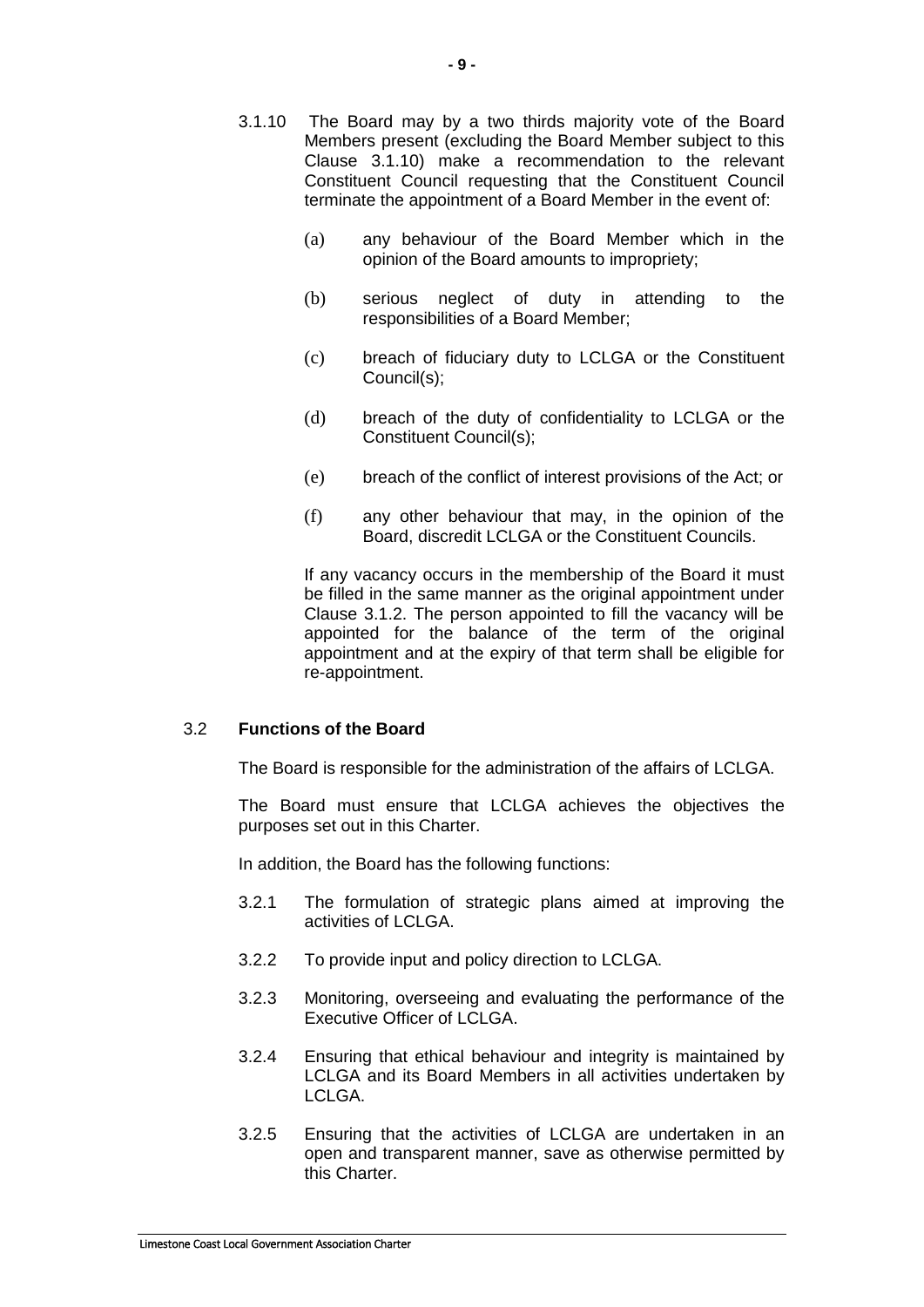- 3.2.6 Assisting in the development of Annual Business Plans.
- 3.2.7 Exercising the care, diligence and skill required by the Act that a prudent person of business would exercise in managing the affairs of other persons.

#### 3.3 **Propriety of Members of the Board**

- 3.3.1 The provisions regarding conflict of interest prescribed in the Act apply to all Board Members in the same manner as if they were elected members of a Council.
- 3.3.2 Board Members are not required to comply with Chapter 5, Part 4, Division 2 (Register of Interests) of the Act.
- 3.3.3 Board Members must at all times act in accordance with their duties of competence and confidentiality and individual fiduciary duties including honesty and the exercise of reasonable care and diligence with respect to the performance and discharge of official functions and duties as required by Chapter 5, Part 4, Division 1 of the Act and Clause 23 of Part 2 of Schedule 2 to the Act.

#### 3.4 **President and Vice President of the Board**

- 3.4.1 The Board will elect from the Board members a President and Vice President at the Annual General Meeting of the Board.
- 3.4.2 Where there is more than one nomination for the position of President or Vice President, the election shall be decided by ballot.
- 3.4.3 Subject to legislation and any provision in this Charter to the contrary, the President and Vice President shall hold office from the Annual General Meeting at which they are elected until the next Annual General Meeting unless he/she resigns or is removed from office by the Board or is no longer eligible to act as a Board Member.
- 3.4.4 In the event that:
	- (a) the President ceases to be a Board Member for any reason whatsoever, the Vice-President will be appointed to the role of President and the Board Members may elect from their members a person to hold the office of Vice-President until the next election;
	- (b) the Vice-President ceases to be a Board Member for any reason whatsoever, the Board Members may elect from their members a person to hold the office of Vice-President until the next election;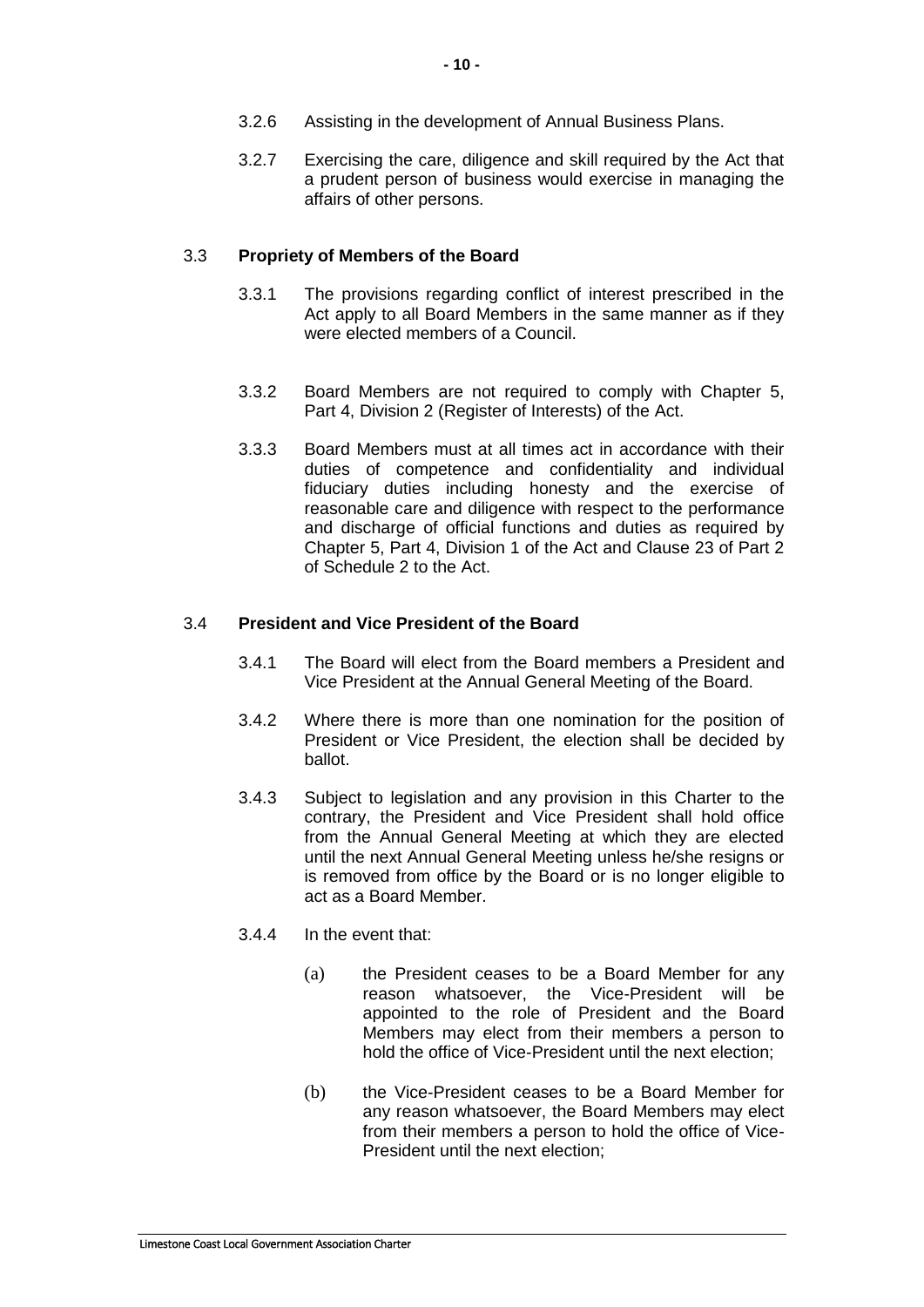(c) both the President and Vice-President cease to be a Board Member for any reason whatsoever, the Board Members may elect from their members persons to hold the offices of President and Vice President until the next election.

#### 3.5 **Powers of the President and Vice President**

- 3.5.1 The President shall preside at all meetings of the Board.
- 3.5.2 In the event of the President being absent from a meeting, the Vice President shall preside over meetings of the Board.
- 3.5.3 In the event of the President and Vice President being absent from a meeting, the Board shall appoint a member from those present, who shall preside for that meeting or until the President or Vice President is present.
- 3.5.4 The President shall have a deliberative vote but no second or casting vote.
- 3.5.5 The President and the Vice President individually or collectively shall have such other powers as may be decided by the Board.

#### 3.6 **Meetings of the Board**

- 3.6.1 The Board may determine procedures, in addition to but not inconsistent with those specified in this Charter, to apply at or in relation to its meetings.
- 3.6.2 Ordinary meetings of the Board must take place at such times and places as may be fixed by the Board or the Executive Officer of LCLGA from time to time, and in any event not less than two (2) times per financial year.
- 3.6.3 An ordinary meeting of the Board will constitute an ordinary meeting of LCLGA. The Board shall administer the business of the ordinary meeting.
- 3.6.4 For the purposes of this sub-clause, the contemporary linking together by telephone, audio-visual or other instantaneous means ("telecommunications meeting") of the Board Members, provided that at least a quorum is present, is deemed to constitute a meeting of the Board.
- 3.6.5 Each of the Board Members taking part in the telecommunications meeting, must at all times during the telecommunications meeting be able to hear and be heard by each of the other Board Members present.
- 3.6.6 At the commencement of a telecommunications meeting, each Board Member must announce his/her presence to all other Board Members taking part in the meeting. A Board Member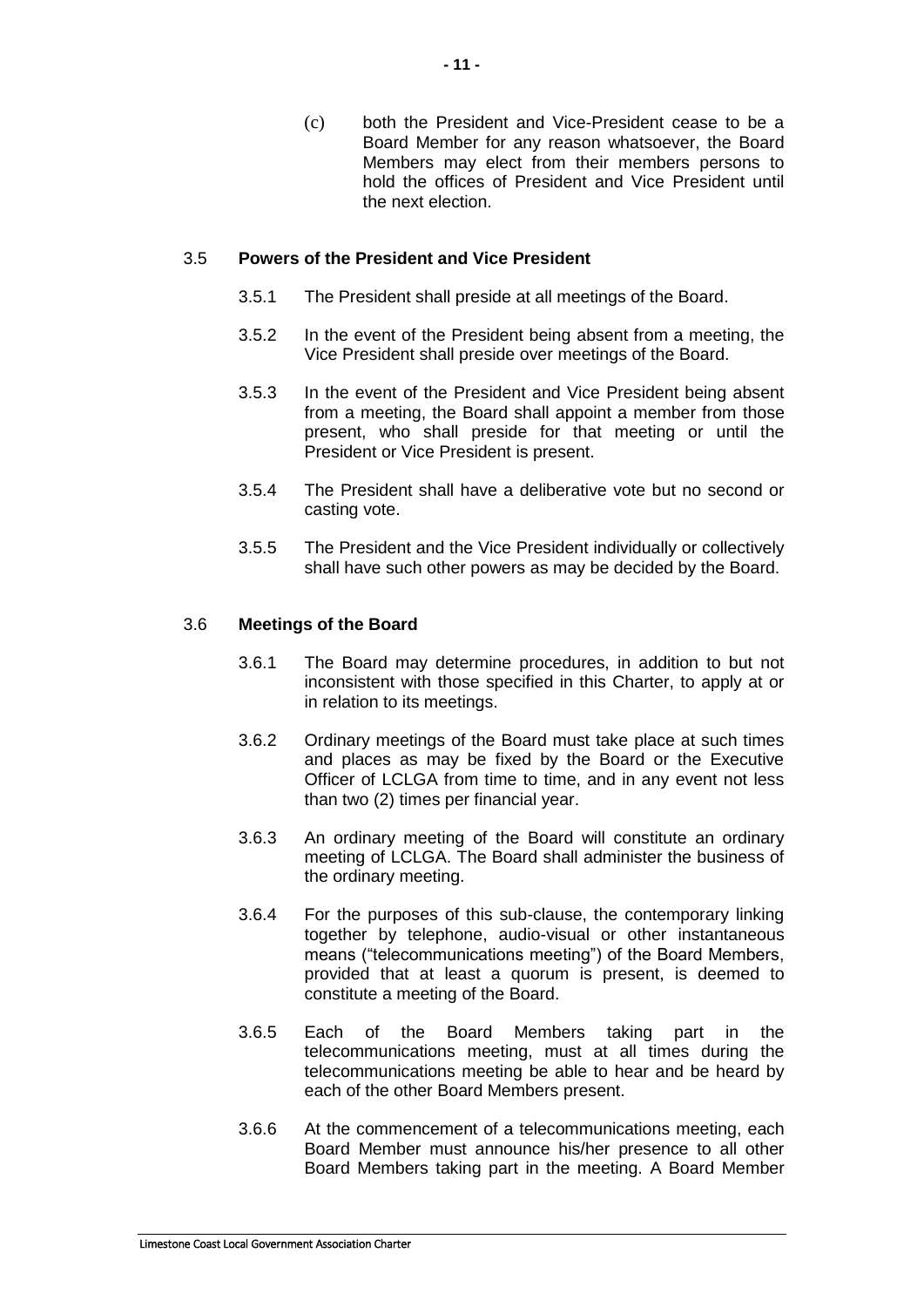must not leave a telecommunications meeting by disconnecting his/her telephone, audio-visual or other communication equipment, unless that Board Member has previously notified the President of the meeting.

- 3.6.7 Notice of ordinary meetings of the Board (including the Annual General Meeting) must be given by the Executive Officer to each Board Member and Chief Executive Officer of the Constituent Councils at least four (4) weeks prior to the holding of the meeting either by post to the Constituent Council's address or by post to any other location, or via any other means of giving notice (e.g. facsimile or email) as nominated by the Board Member in writing addressed to the Executive Officer of LCLGA.
- 3.6.8 Notice of a meeting for the purpose of making a recommendation to the Constituent Councils to wind up LCLGA will be sent to Board Members and the Chief Executive Officers of the Constituent Councils at least eight (8) weeks before the date of the meeting.
- 3.6.9 Any three (3) Constituent Councils may by delivering a written request to the Executive Officer of LCLGA require a special meeting of the Board to be held. On receipt of the request, the Executive Officer shall send a notice of the special meeting to all Board Members and Chief Executive Officers of the Constituent Councils at least three (3) days prior to the date of the special meeting in the manner provided for in this Charter. Such notice shall specify the date, time and place of the special meeting and be signed by the Executive Officer, and contain, or be accompanied by, the agenda for the meeting.
- 3.6.10 The request by any Constituent Council to the Executive Officer of LCLGA requiring a special meeting to be held must be accompanied by the proposed agenda for the meeting and any written reports intended to be considered at the meeting (and if the proposed agenda is not provided the request is of no effect).
- 3.6.11 The President may convene a special meeting of the Board at the President's discretion without complying with the notice requirements prescribed in this Charter provided always that there is a minimum one (1) hour notice given to Board Members.
- 3.6.12 The President shall convene other meetings of the Board as the Board may direct.

# 3.6.13 **Quorum**

(a) The prescribed number of Board Members will constitute a quorum at a meeting and no business will be transacted at a meeting unless a quorum is present.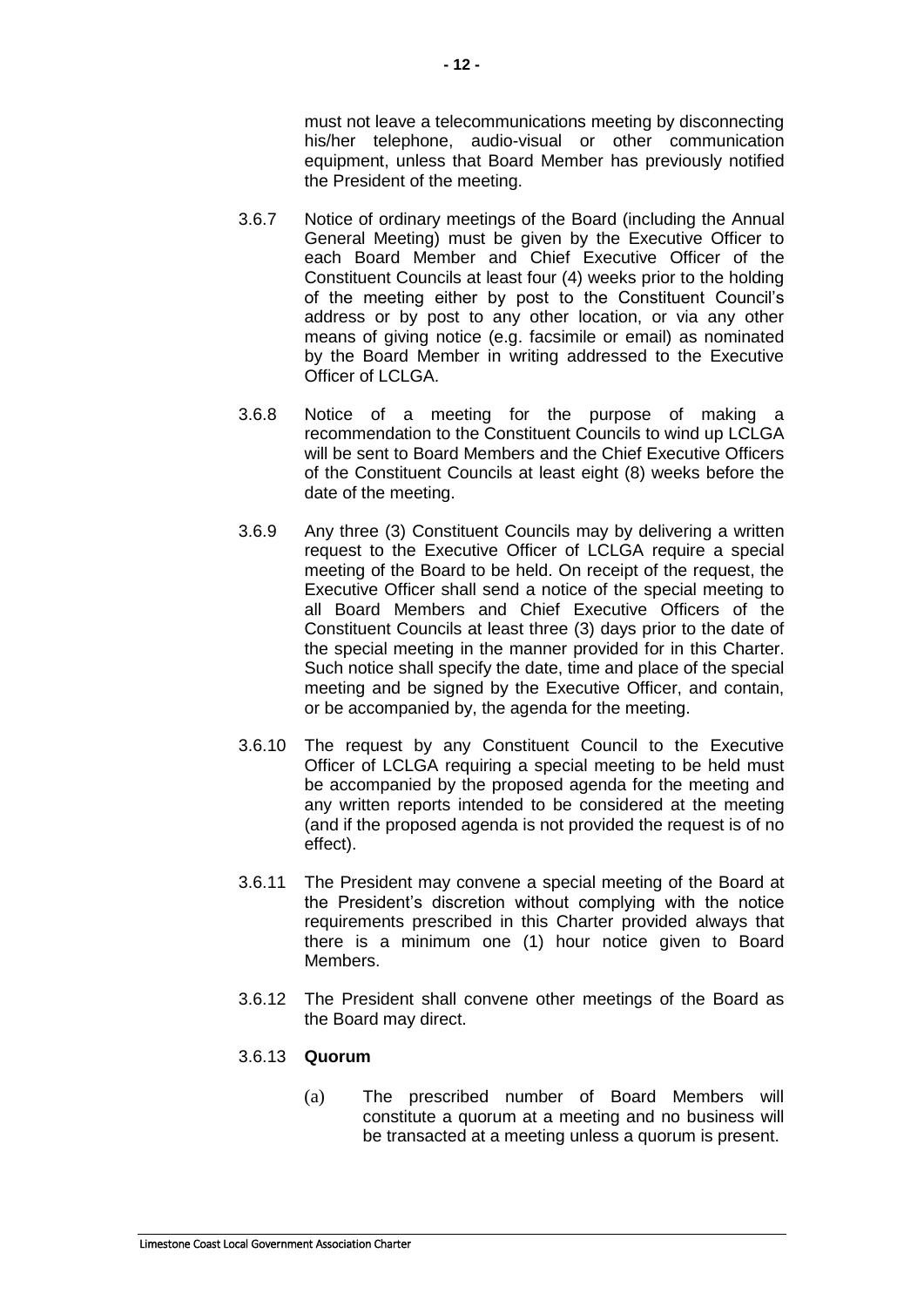(b) The prescribed number of Board Members means a number ascertained by dividing the total number of Board Members for the time being in office, by two (2) ignoring any fraction resulting from the division and adding one (1).

#### 3.6.14 **Voting**

- (a) Each Board Member present at the meeting including the President, shall hold a voting card and be entitled to make a deliberative vote on behalf of that Constituent Council.
- (b) In the event of an equality of votes, the President does not have a casting vote.
- (c) Questions arising for decision at ordinary meetings of the Board will be decided by an absolute majority of votes on the basis of one (1) vote per Board Member present at the meeting, providing the number of "for" votes is not less than the absolute majority of Constituent Councils. The President may move to have a question considered for decision.
- (d) A recommendation to Constituent Council's to wind up LCLGA requires the votes of the Board Members of an absolute majority of the Constituent Councils.
- (e) Subject to conflicts of interest, each Board Member validly present at a meeting and entitled to vote in accordance with this Charter must vote on a question arising for decision at the meeting. Failure by any Board Member to vote other than in conflict of interest situations will be deemed to be a negative vote in relation to the question for decision.
- (f) Board Members may not vote by proxy.
- 3.6.15 A majority of the Board Members present at a meeting of the Board may adjourn the meeting from time to time and from place to place.
- 3.6.16 Subject to the provisions of this Charter, meetings of the Board must be conducted in a place open to the public.
- 3.6.17 All Board Members must at all times keep confidential all documents and any information provided to them on a confidential basis for their consideration prior to a meeting of the Board.
- 3.6.18 The Board may order that the public be excluded from attendance at any meeting under provisions contained in section 90 of the Act*.*

This Clause does not apply to: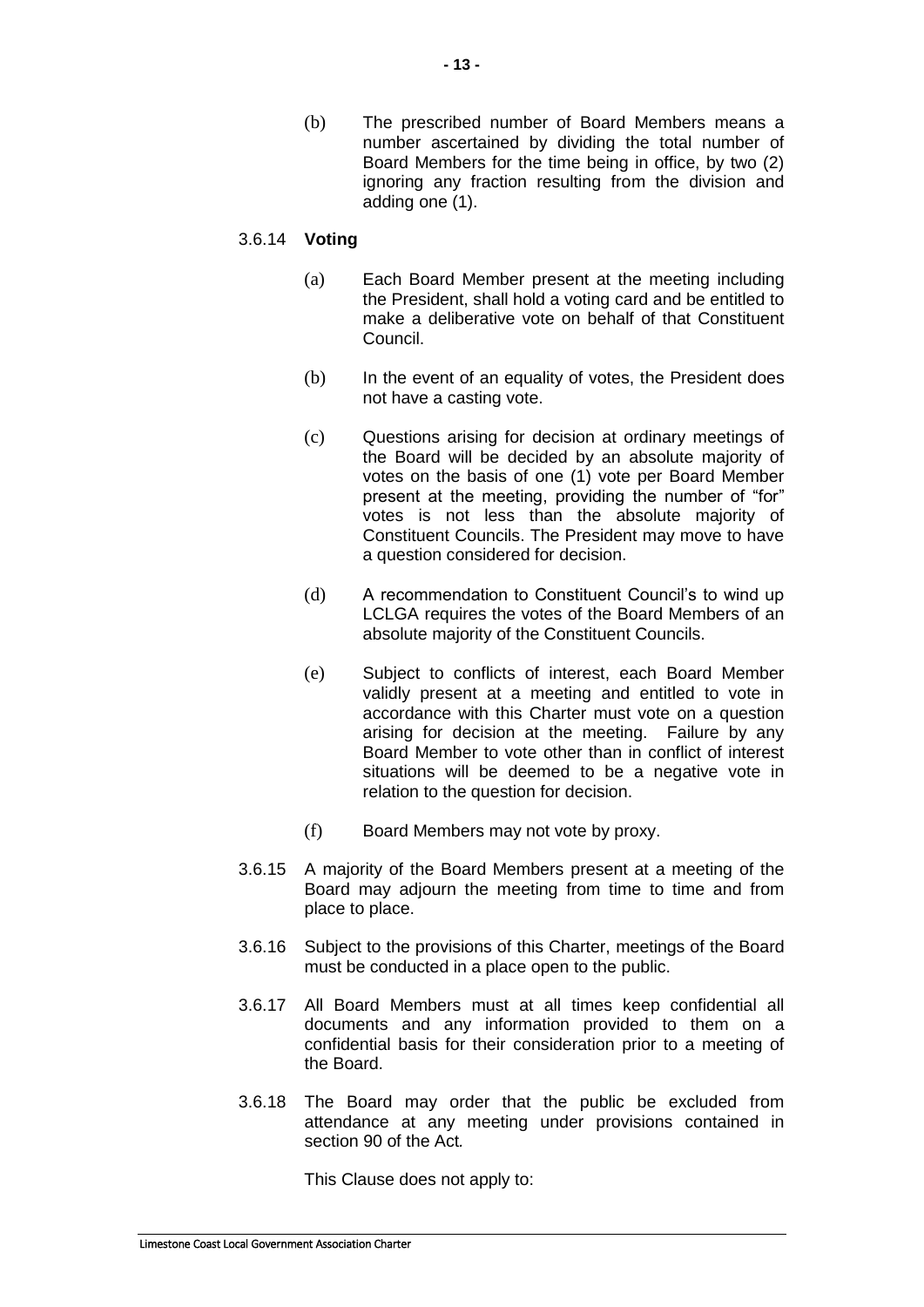- (a) a Board Member; or
- (b) any other person permitted by the Board to remain in the room.
- 3.6.19 Where the Board has considered any information or a matter in confidence it may subsequently resolve to keep minutes and/or any other documents considered during that part of the meeting confidential in accordance with Section 91 of the Act.
- 3.6.20 Where an order is made under this Charter, a note must be made in the minutes of the making of the order and of the grounds on which it was made.
- 3.6.21 The Executive Officer must cause minutes to be kept of the proceedings at every meeting of the Board and present the minutes at the next meeting of the Board for confirmation and adoption.
- 3.6.22 Where the Executive Officer is excluded from attendance at a meeting of the Board pursuant to this Charter, the person presiding at the meeting shall cause the minutes to be kept.
- 3.6.23 Subject to this Charter a person is entitled to inspect, without payment of a fee:
	- (a) minutes of a Board Meeting;
	- (b) reports to the Board received at a meeting of the Board;
	- (c) recommendations presented to the Board in writing and adopted by resolution of the Board.
- 3.6.24 Subject to the Act and this Charter and to any direction of the Constituent Councils the Board may determine its own procedures for voting, which must be fair and contribute to free and open decision making.

# 3.7 **Annual General Meeting**

The Annual General Meeting will:

- (a) be held on a day or days in the period from 1 January to 30 April in each calendar year;
- (b) receive LCLGA's Annual Report which may incorporate reports from committees and any representatives reports from other organisations;
- (c) receive the audited financial statement for the preceding financial year;
- (d) acknowledge the appointment of Board Members;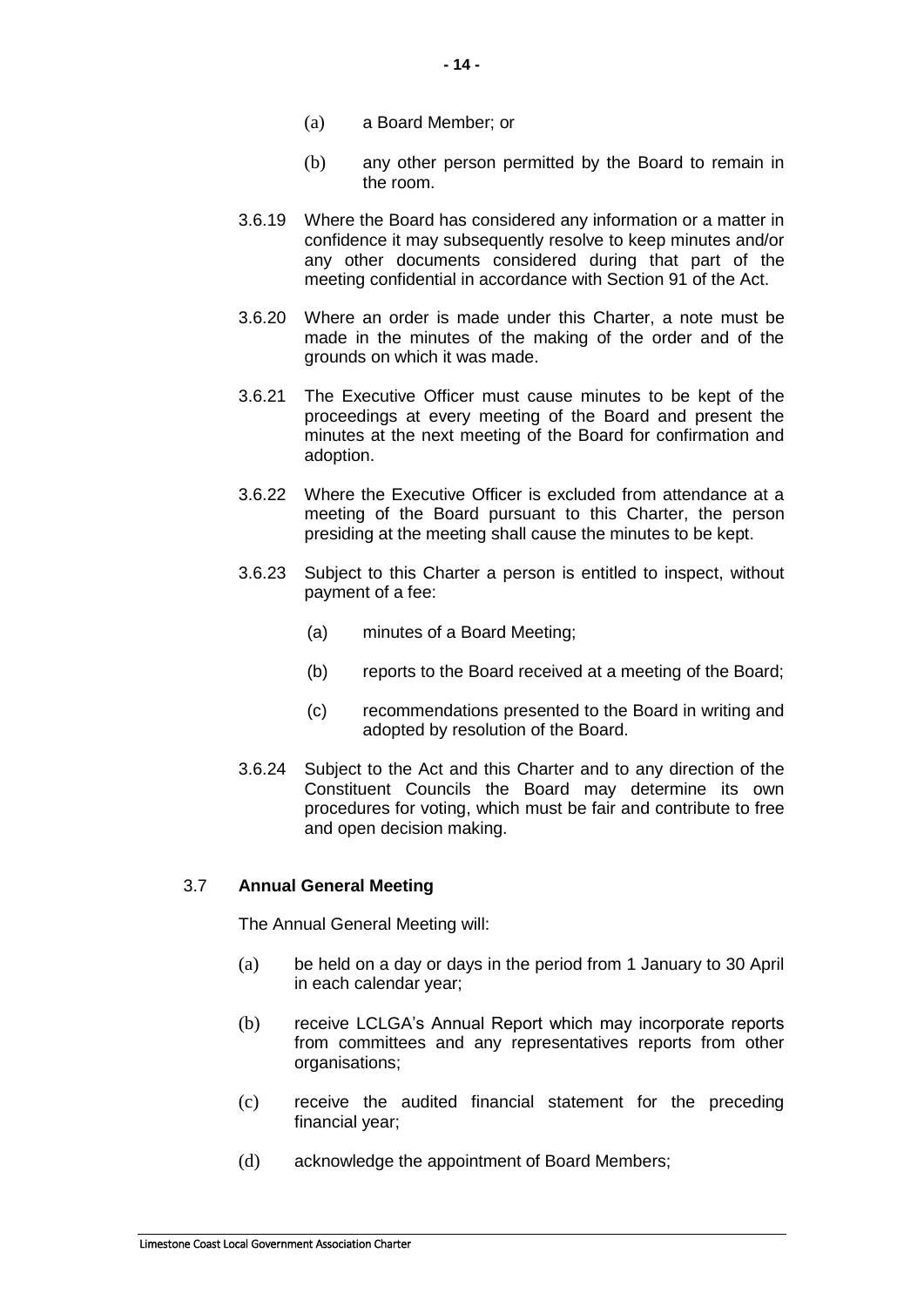- (e) elect the:
	- (i) President; and
	- (ii) Vice President;
- (f) appoint representatives to other organisations; and
- (g) consider any other business requiring consideration by the Board Members in general meeting.

# 4. **EXECUTIVE OFFICER**

- 4.1 The Board shall appoint an Executive Officer of LCLGA to manage the business of LCLGA on terms agreed between the Executive Officer and the Board.
- 4.2 The Executive Officer is responsible to LCLGA for the implementation of decisions made by LCLGA and for the efficient and effective management of the affairs of LCLGA.
- 4.3 The Executive Officer shall cause records to be kept of all activities and financial affairs of LCLGA in accordance with this Charter, in addition to other duties provided for by this Charter and those specified in the terms and conditions of appointment.
- 4.4 The Board shall delegate responsibility for the day-to-day management of LCLGA to the Executive Officer, who will ensure that sound business and human resource management practices are applied in the efficient and effective management of the operations of LCLGA.
- 4.5 The functions of the Executive Officer shall be specified in the terms and conditions of appointment and shall include but are not limited to:
	- 4.5.1 attending at all meetings of the Board unless excluded by resolution of the Board;
	- 4.5.2 ensuring that the decisions of the Board are implemented in a timely and efficient manner;
	- 4.5.3 providing information to assist the Board to assess LCLGA's performance against its Strategic Management and Business Plans;
	- 4.5.4 appointing, managing, suspending and dismissing employees of LCLGA;
	- 4.5.5 determining the conditions of employment of employees of LCLGA, within budgetary constraints set by the Board;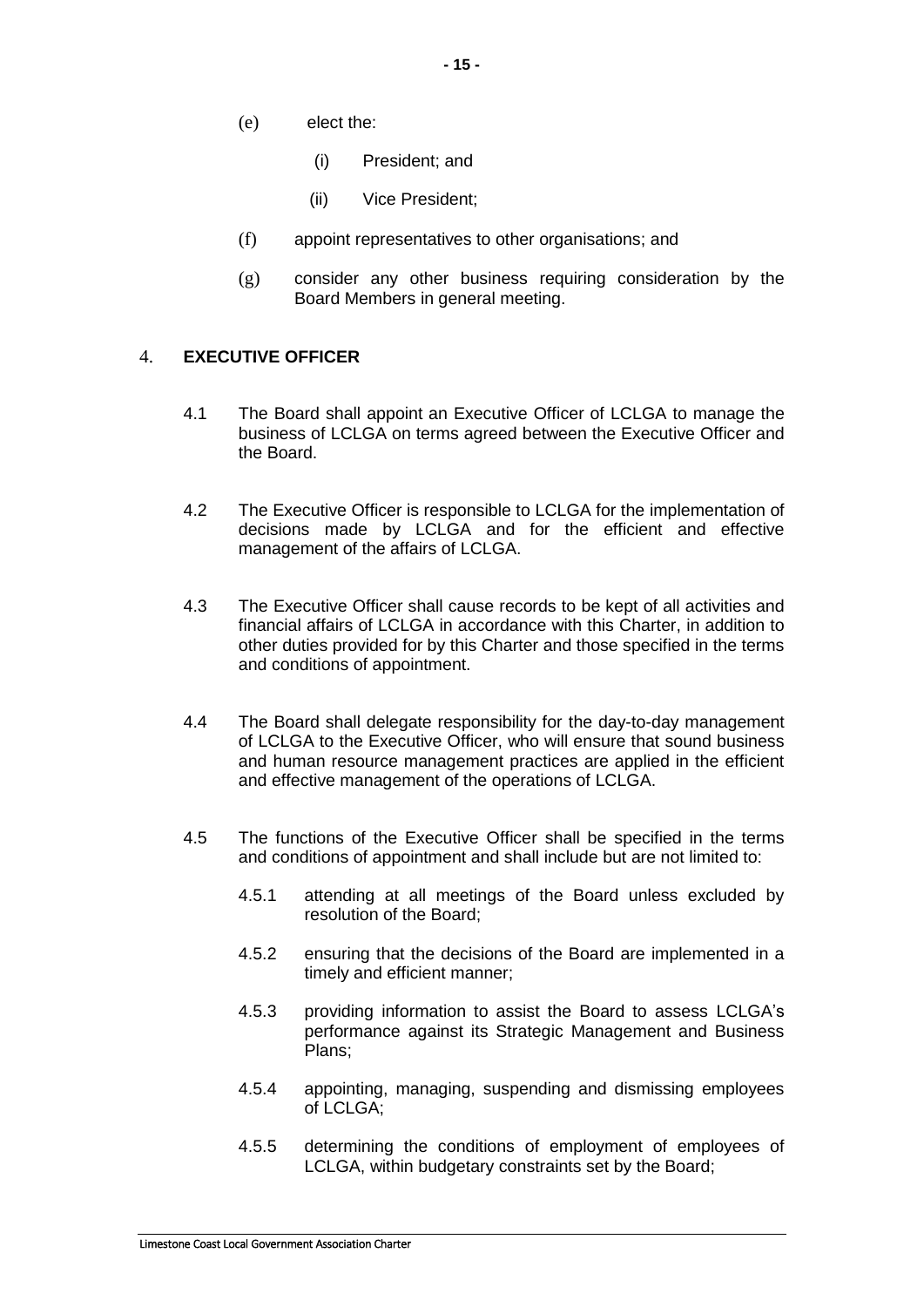- 4.5.6 providing advice and reports to the Board on the exercise and performance of its powers and functions under this Charter or any Act;
- 4.5.7 ensuring that LCLGA is at all times complying with the relevant legislation:
- 4.5.8 co-ordinating and initiating proposals for consideration of the Board including but not limited to continuing improvement of the operations of LCLGA;
- 4.5.9 ensuring that the assets and resources of LCLGA are properly managed and maintained;
- 4.5.10 ensuring that records required under the Act or any other legislation are properly kept and maintained;
- 4.5.11 ensuring that LCLGA's Annual Report is distributed to the Constituent Councils in time to be incorporated in their Annual Reports;
- 4.5.12 exercising, performing or discharging other powers, functions, delegations or duties conferred on the Executive Officer by or under the Act or any other Act, and performing other functions lawfully directed by the Board; and
- 4.5.13 achieving financial outcomes in accordance with adopted plans and budgets of LCLGA.
- 4.6 The Executive Officer may delegate or sub-delegate to:
	- (a) a committee;
	- (b) an employee of the regional subsidiary;
	- (c) an employee of a Constituent Council; or
	- (d) a person for the time being occupying a particular office or position any power or function vested in the Executive Officer. Such delegation or sub-delegation may be subject to any conditions or limitations as determined by the Executive Officer.
- 4.7 Where a power or function is delegated to an employee, or a person occupying a particular office or position, that employee or person is responsible to the Executive Officer for the efficient and effective exercise or performance of that power or function.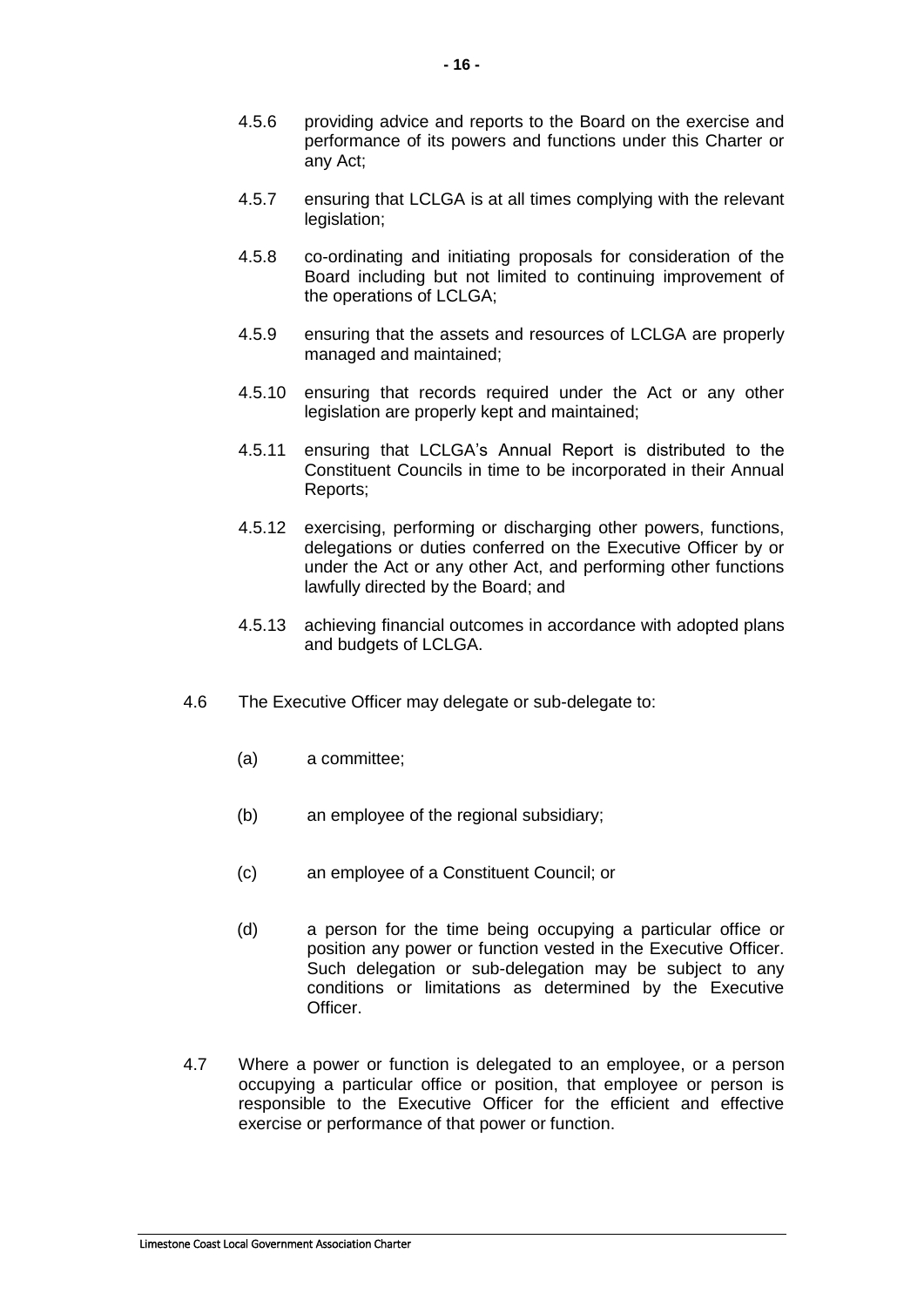4.8 A written record of all delegations and sub-delegations must be kept by the Executive Officer at all times.

### 5. **MANAGEMENT**

#### 5.1 **Financial Management**

- 5.1.1 LCLGA shall keep proper books of accounts, and reconsider its budget in accordance with the requirements of the Local Government (Financial Management) Regulations 2011 and all applicable Australian accounting standards.
- 5.1.2 LCLGA's books of account must be available for inspection by any Board Member or authorised representative of any Constituent Council at any reasonable time on request.
- 5.1.3 LCLGA must establish and maintain a bank account with such banking facilities and at a bank to be determined by the Board.
- 5.1.4 LCLGA shall appoint no less than two Board members, the Executive Officer, the President and the Vice President as authorised operators of the bank accounts. A minimum of two authorised operators must be required to deal with the bank account at any one time.
- 5.1.5 All cheques must be signed by a person or persons authorised by resolution of the Board.
- 5.1.6 Any payments made by Electronic Funds Transfer must be made in accordance with procedures approved by the external Auditor.
- 5.1.7 The Executive Officer must act prudently in the handling of all financial transactions for LCLGA and must provide quarterly financial and corporate reports to the Board and if requested, the Constituent Councils.

#### 5.2 **Project Fees**

- 5.2.1 LCLGA may charge Constituent Councils or any of them for a specified activity or activities in the form of Project Fees.
- 5.2.2 A Project Fee must be imposed by the Board at an ordinary meeting or an Annual General Meeting.
- 5.2.3 The Executive Officer must give notice to Constituent Councils of the purposes of a Project Fee at least four (4) weeks prior to an ordinary meeting of the Board. The notice shall be given at least eight (8) weeks prior to an Annual General Meeting.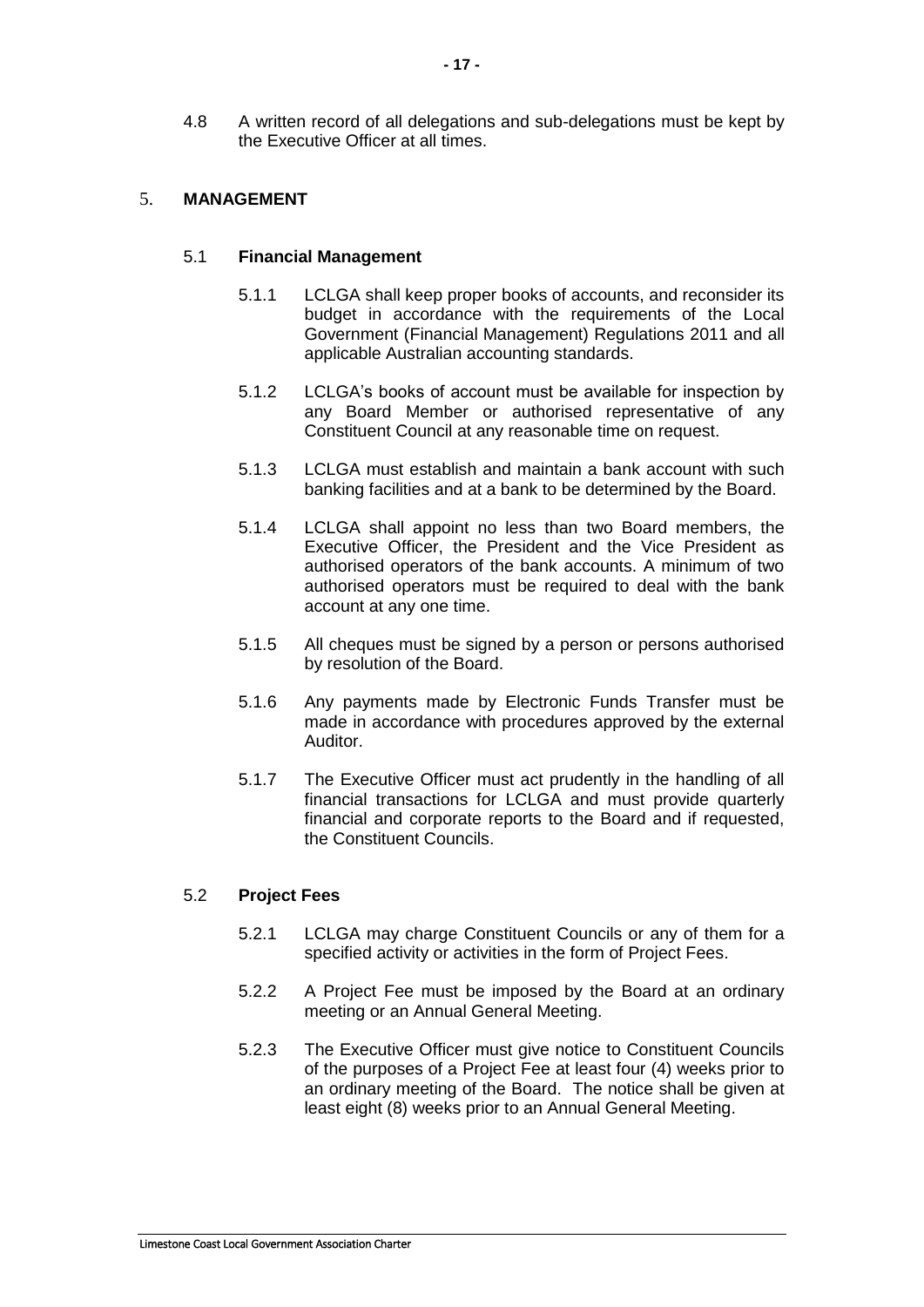- 5.2.4 In the event that a Constituent Council does not wish to participate in an activity or activities, that Council may elect to be excluded from that activity or activities.
- 5.2.5 The Executive Officer must give notice of the Project Fees to all affected Constituent Councils.
- 5.2.6 A Project Fee will not be binding on Constituent Councils until the expiration of one calendar month from the date of the notice.
- 5.2.7 A Constituent Council that objects in writing to the imposition of the Project Fee within one month of the date of the notice shall be exempt from payment of the Project Fee until its objection is considered at a general meeting of the Board.
- 5.2.8 A general meeting must, after consideration of the objection of a Constituent Council to a Project Fee, confirm or vary the Project Fee on that Council or exempt that Constituent Council from payment of the Project Fee
- 5.2.9 The President may convene a special general meeting to consider an objection to a Project Fee.

#### 5.3 **Audit**

- 5.3.1 The Board must appoint an external auditor in accordance with the Local Government (Financial Management) Regulations 2011, as amended from time to time.
- 5.3.2 The external Auditor shall hold office until the appointment is rescinded by a resolution of the Board.
- 5.3.3 The external Auditor will have the same powers and responsibilities as set out in the Act in relation to a Council.
- 5.3.4 The audit of financial statements of LCLGA, together with the accompanying report from the external Auditor, shall be submitted to both the Board and the Chief Executive Officers of Constituent Councils.
- 5.3.5 The books of accounts and financial statements shall be audited at least once per year.
- 5.3.6 Subject to approval from the relevant Minister, LCLGA is not required to establish an audit committee.

#### 5.4 **Annual Business Plan and Budget**

5.4.1 LCLGA shall prepare an Annual Business Plan linking the core activities of LCLGA to strategic, operational and organisational requirements with supporting financial projections setting out the estimates of revenue and expenditure as necessary for the period; and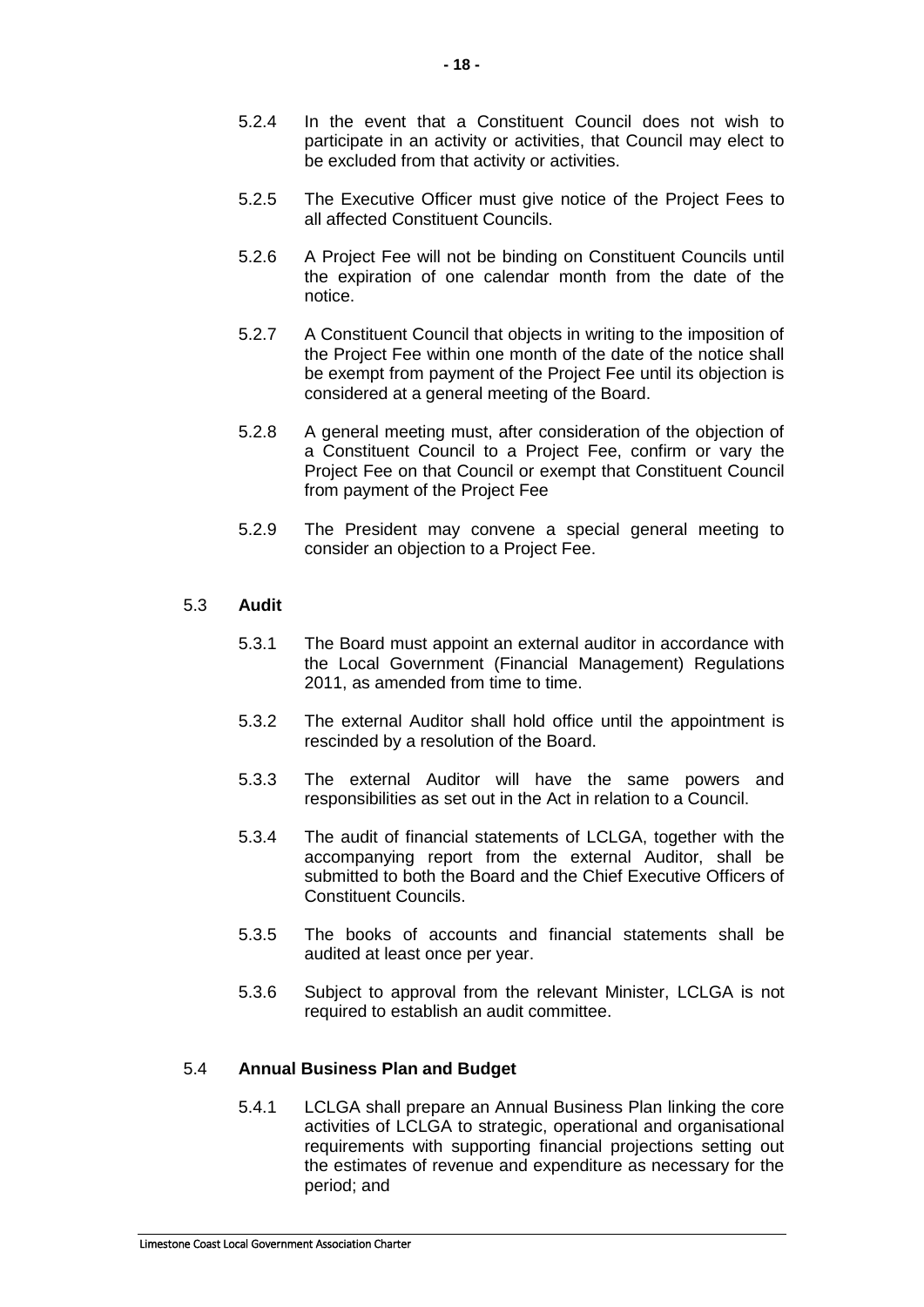**- 19 -**

- 5.4.2 A proposed Annual Business Plan and budget detailing the estimated subscriptions, revenues, costs and Project Fees for the ensuing financial year shall be submitted by the Executive Officer to the Board by 30 June in each financial year.
- 5.4.3 The proposed annual Business Plan and the budget detailing the estimated subscriptions, revenues, costs and Project Fees may be altered by the Board and shall be adopted by the Board subject to such alterations as the Board agrees upon after 31 May for the ensuing financial year and before 31 August for the current financial year.
- 5.4.4 The proposed annual Business Plan and the budget must be referred to the Constituent Councils at least eight (8) weeks prior to the date of the meeting at which the budget is to be adopted.
- 5.4.5 A Constituent Council may comment on the Annual Business Plan and the budget in writing to the Executive Officer at least fourteen (14) business days before the meeting at which the budget is to be adopted or through its Board Members at that meeting.
- 5.4.6 The Board must provide a copy of the adopted budget to the Chief Executive Officers of each Constituent Council within five (5) business days after the budget is adopted.
- 5.4.7 The Board will reconsider the Business Plan and budget at least three times during the financial year in line with the provisions of Regulation 7 of the Local Government (Financial Management) Regulations 2011.
- 5.4.8 LCLGA shall consult with the Constituent Councils prior to amending the Annual Business Plan and budget.

# 5.5 **Prudential Requirements**

Where consideration is being given to LCLGA undertaking a commercial or large project, the provisions of Chapter 4 Part 3 Sections 48 (1) (b), 48 (2) and 48 (3) of the Act, shall apply.

# 5.6 **Strategic Management Plan**

- 5.6.1 LCLGA shall prepare and implement a Strategic Management Plan.
- 5.6.2 The Strategic Management Plan will:
	- (a) identify LCLGA's objectives over the period;
	- (b) identify the principal activities that LCLGA intends to undertake to achieve its objectives;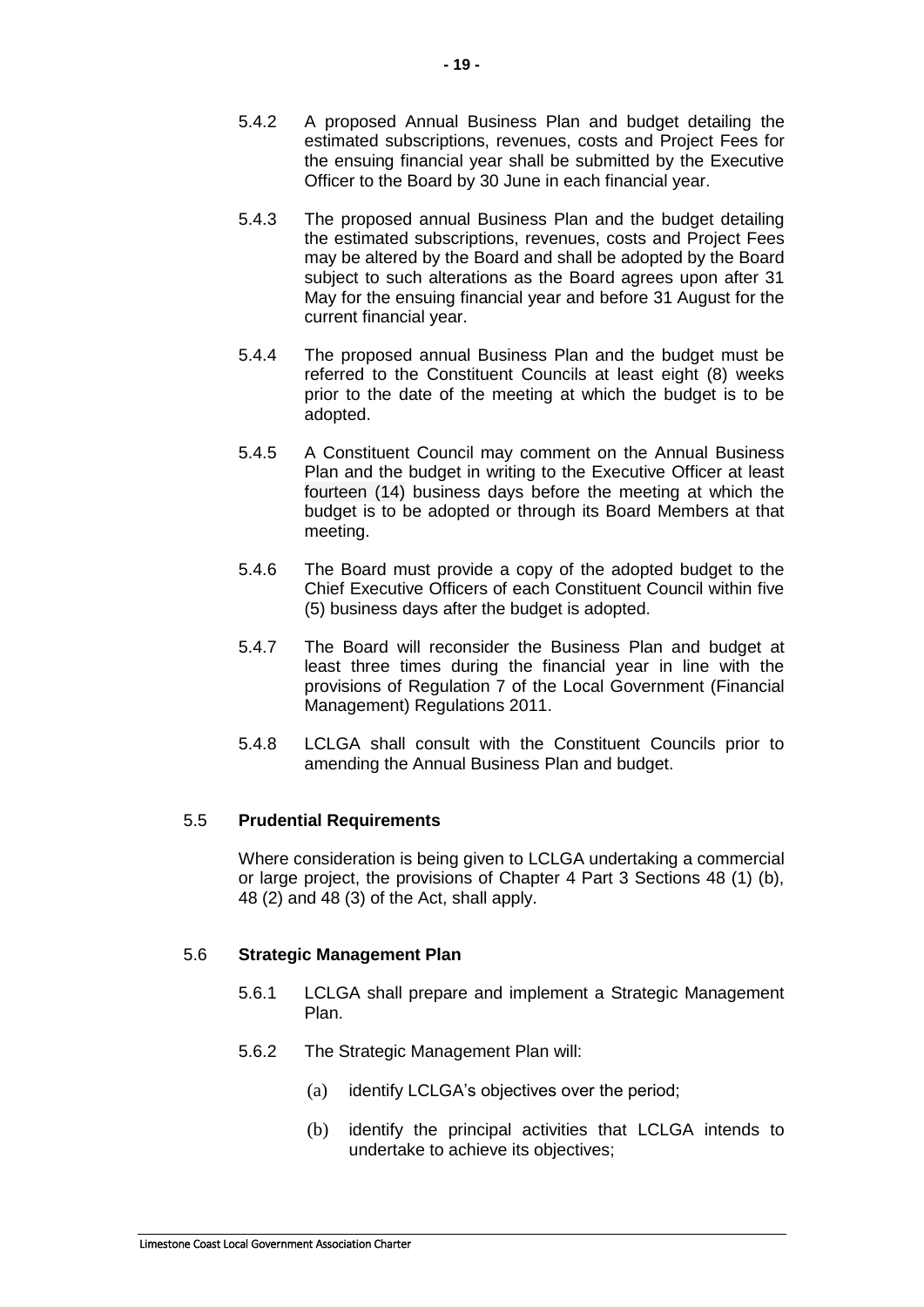- (c) state the measures that are to be used to monitor and access the performance of LCLGA over the period;
- (d) identify the broad means by which its activities are to be carried out;
- (e) address issues associated with arranging its affairs; and
- (f) make provision for the review of LCLGA's charter and activities.
- 5.6.3 LCLGA may amend its Strategic Management Plan at any Board meeting, but must review the Strategic Management Plan at least once every five (5) years.

# 5.7 **Reporting**

- 5.7.1 LCLGA must submit to the Constituent Councils, at least once in each operating year and prior to 31 August of the subsequent financial year, a report on the work and operations of LCLGA detailing achievement of the aims and objectives of its Annual Business Plan and incorporating the audited Financial Statements of LCLGA and any other information or report as required by the Constituent Councils.
- 5.7.2 The Board shall present a balance sheet and full financial reports to the Constituent Councils at the end of each financial year in accordance with the Local Government (Financial Management) Regulations 2011.

# 6. **MISCELLANEOUS**

# 6.1 **New Members**

- 6.1.1 Subject to the provisions of the Act, including but not limited to Ministerial approval, this Charter may be amended by the unanimous agreement of the Constituent Councils to provide for the admission of a new Constituent Council or Councils, with or without conditions of membership, such conditions to be determined by the Board.
- 6.1.2 A Council may apply for Affiliate status provided that the Board is satisfied that there is good reason for the Council not to be a full member. Subject to this Charter, an Affiliate shall be entitled to attend at all meetings of the Board and shall have an opportunity to speak to the meeting, however an Affiliate shall not be entitled to vote at meetings of the Board and shall, subject to legislative requirements, have such other rights and obligations as the Board may decide.

# 6.2 **Subscription**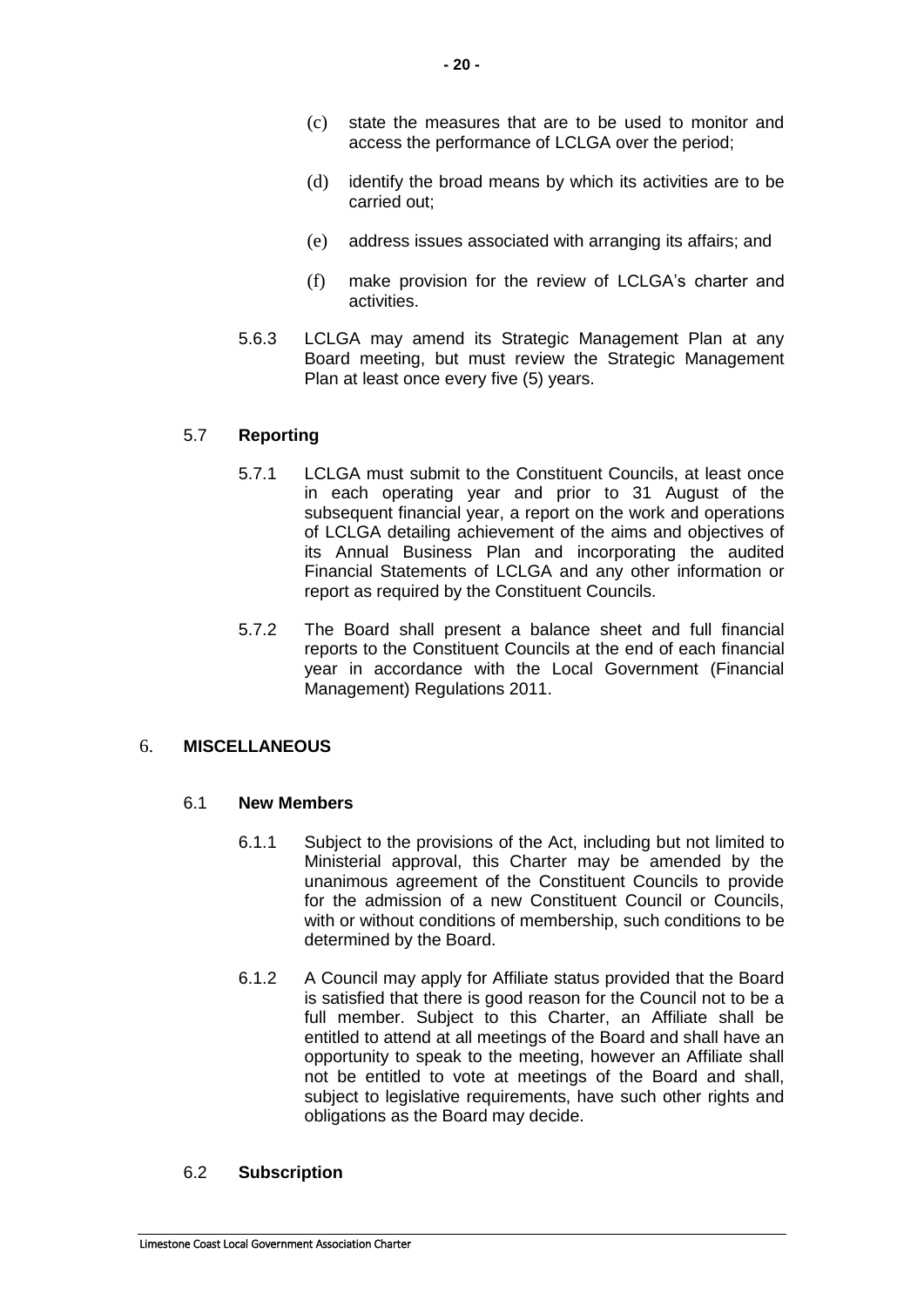- 6.2.1 Every Constituent Council shall be liable to contribute monies to LCLGA each financial year.
- 6.2.2 Subscriptions are to be applied equitably to Constituent Councils under such terms and conditions determined by the Board.
- 6.2.3 The amount of each Constituent Council's subscription will be decided at an ordinary meeting and will be due and payable within one month of a written request from the Executive Officer for payment.
- 6.2.4 If a Council becomes a Constituent Council after the first day of July in any year, the subscription payable by that council for that financial year will be calculated on the basis of the number of months remaining in that financial year.
- 6.2.5 The subscription payable by an Affiliate shall be decided at the time Affiliate status is granted and may be determined by the Board at the Annual General Meeting.

# 6.3 **Standing Orders**

Subject to Clause 21 of Schedule 2 of the Act, LCLGA may by resolution at any meeting of the Board pass, alter or rescind standing orders or rules for the due management and regulation of LCLGA. Standing orders or rules made pursuant to this Clause shall be entered in a book that will be kept for the information of Board Members and may be printed or circulated at the discretion of LCLGA.

# 6.4 **Disqualification**

- 6.4.1 Subject to any legislative requirements including but not limited to Ministerial approval, a Council that fails to pay its subscription or any other monies due to LCLGA within six months from the date upon which the subscription or other monies become due and payable shall cease to be a Constituent Council or, as the case may be, an Affiliate.
- 6.4.2 The Executive Officer will give notice in writing to the Constituent Council that its status as a Constituent Council or, as the case may be, an Affiliate, has been terminated.

# 6.5 **Withdrawal**

6.5.1 Subject to any legislative requirements, including but not limited to Ministerial approval, a Constituent Council or an Affiliate may resign from LCLGA at any time by giving three months notice in writing of such withdrawal to the Executive Officer provided that its subscription of the current year and other monies outstanding prior to the date of its giving notice of withdrawal have been paid to LCLGA.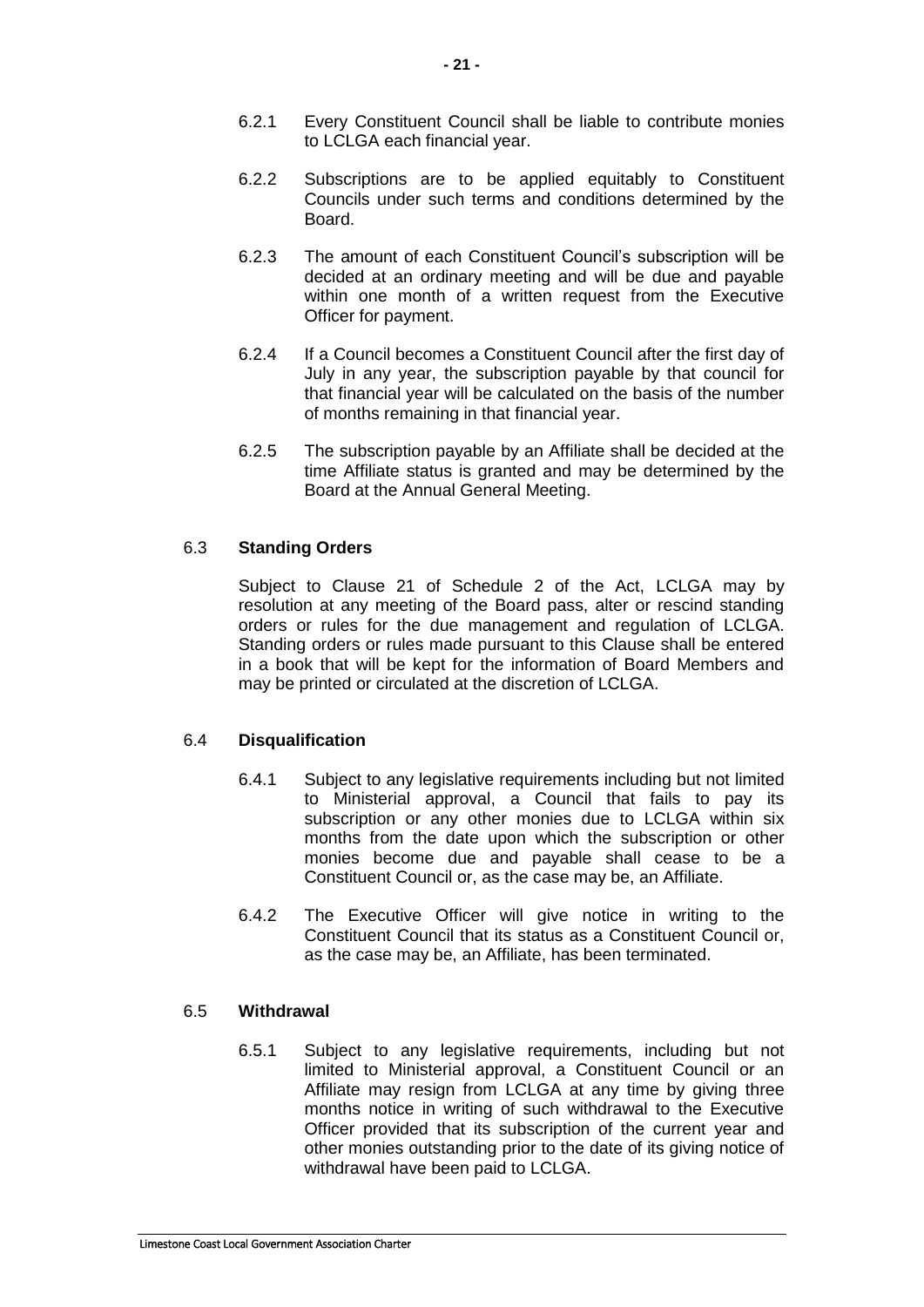6.5.2 The withdrawal of any Constituent Council does not extinguish the liability of that Constituent Council to contribute to any loss or liability incurred by LCLGA at any time before or after such withdrawal in respect of any act or omission by LCLGA prior to such withdrawal.

# 6.6 **Insurance and Superannuation Requirements**

- 6.6.1 LCLGA shall register with the Local Government Mutual Liability Scheme and comply with the Rules of that Scheme.
- 6.6.2 LCLGA shall advise the Local Government Risk Management Services of its insurance requirements relating to Local Government Special Risks including buildings, structures, vehicles and equipment under the management, care and control of LCLGA.
- 6.6.3 If LCLGA employs any person it shall register with the Local Government Superannuation Scheme and the Local Government Workers Compensation Scheme and comply with the Rules of those Schemes.

# 6.7 **Winding Up**

- 6.7.1 LCLGA may be wound up by the Minister acting upon a unanimous resolution of the Constituent Councils or by the Minister in accordance with Schedule 2, Part 2, clause 33  $(1)(b)$  of the Act.
- 6.7.2 In the event of a winding up of LCLGA, any surplus assets after payment of all expenses shall be returned to Constituent Councils in proportion to the subscription paid in the financial year prior to the passing of the resolution to wind up.
- 6.7.3 If there are insufficient funds to pay all expenses due by LCLGA on winding up, a levy shall be imposed on all Constituent Councils in proportion to the subscription paid in the financial year prior to the passing of the resolution to wind up.
- 6.7.4 In the event of a winding up of LCLGA, an Affiliate shall not be entitled to participate in a distribution of surplus assets and shall not be liable to pay a levy if there are insufficient funds to pay all expenses.

# 6.8 **Direction by Constituent Councils**

6.8.1 The establishment of LCLGA does not derogate from the power of the Constituent Councils to jointly act in any manner prudent to the sound management and operation of LCLGA, provided that the Constituent Councils have first agreed by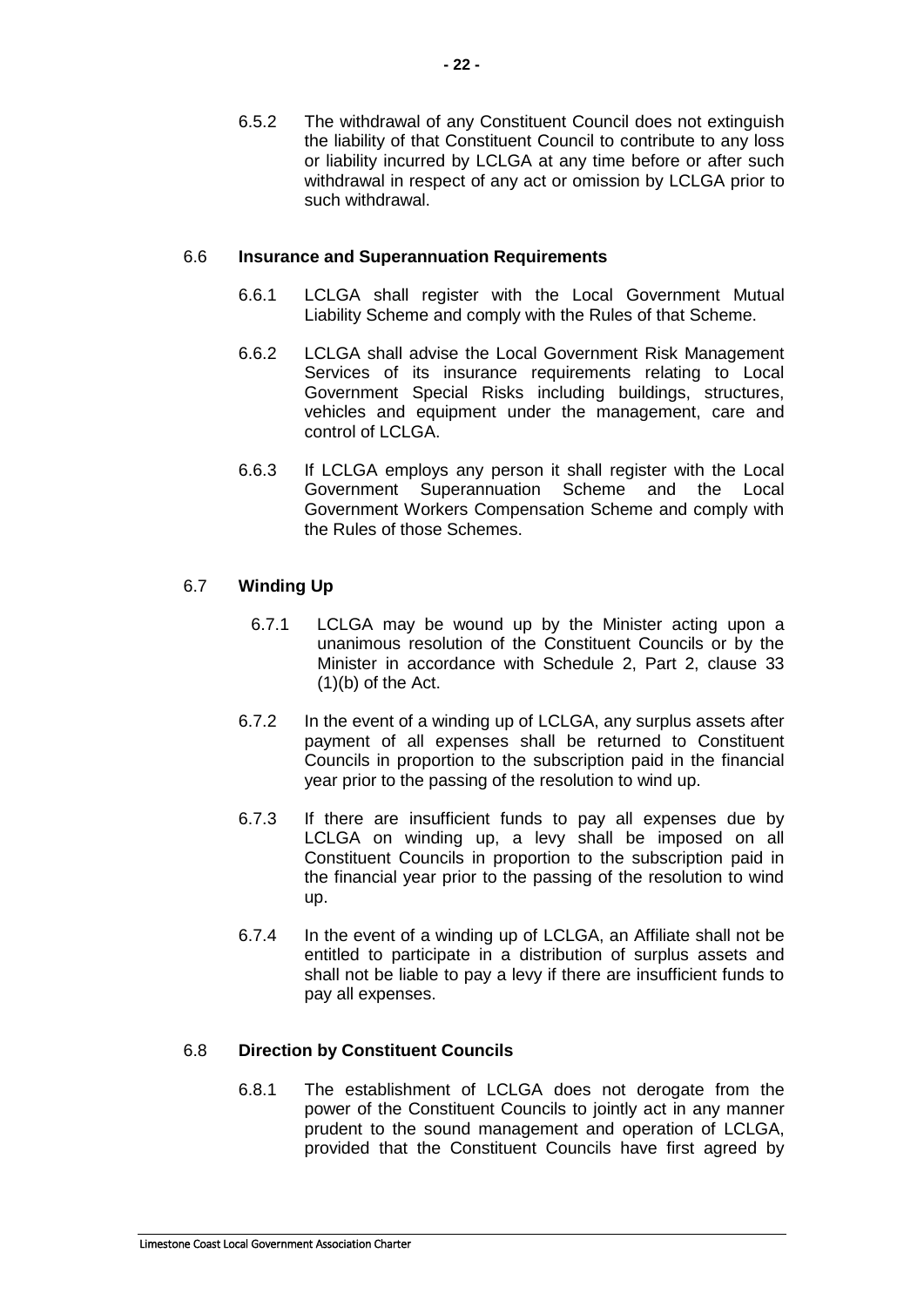resolution of each Constituent Council as to the action to be taken.

- 6.8.2 The establishment of LCLGA does not derogate from the power of any of the Constituent Councils to act independently in relation to a matter for which LCLGA has been established.
- <span id="page-22-0"></span>6.8.3 Provided that the Constituent Councils have all first agreed unanimously as to the action to be taken, the Constituent Councils may direct and control LCLGA.
- 6.8.4 For the purpose of sub-clause [6.8.3,](#page-22-0) any direction given by the Constituent Councils must be given in writing to the Executive Officer of LCLGA.

#### 6.9 **Alteration and Review of Charter**

- 6.9.1 This Charter will be reviewed by the Constituent Councils acting in concurrence at least once in every four (4) years.
- 6.9.2 This Charter may be amended by unanimous resolution of the Constituent Councils. The amended Charter must be ratified at a meeting of the Board.
- 6.9.3 Notice of a proposed alteration must be given by the Executive Officer to all Constituent Councils at least four (4) weeks prior to the Council meeting at which the alteration is proposed.
- 6.9.4 The Executive Officer must ensure that the amended Charter is published in the Gazette and a copy of the amended Charter provided to the Minister.

#### 6.10 **Disputes Between Constituent Councils**

- 6.10.1 The Constituent Councils agree to work together in good faith to resolve any matter requiring their direction or resolution.
- <span id="page-22-1"></span>6.10.2 Where the Constituent Councils are unable to resolve a matter within twenty one (21) days of the matter being presented to them, the matter will be referred by the Board to the President of the Institute of Arbitrators and Mediators Australia (or his/her nominee) for the appointment of an arbitrator.
- 6.10.3 Notwithstanding sub-clause [6.10.2](#page-22-1) the Constituent Councils agree to be bound by the decision of the appointed arbitrator (except in relation to any decision relating to the acquisition or disposal of any real property) and will endeavour to work together in good faith in the implementation of that decision.
- 6.10.4 The costs of arbitration shall be borne equally by the Constituent Councils involved in the arbitration, or as otherwise determined by the arbitrator.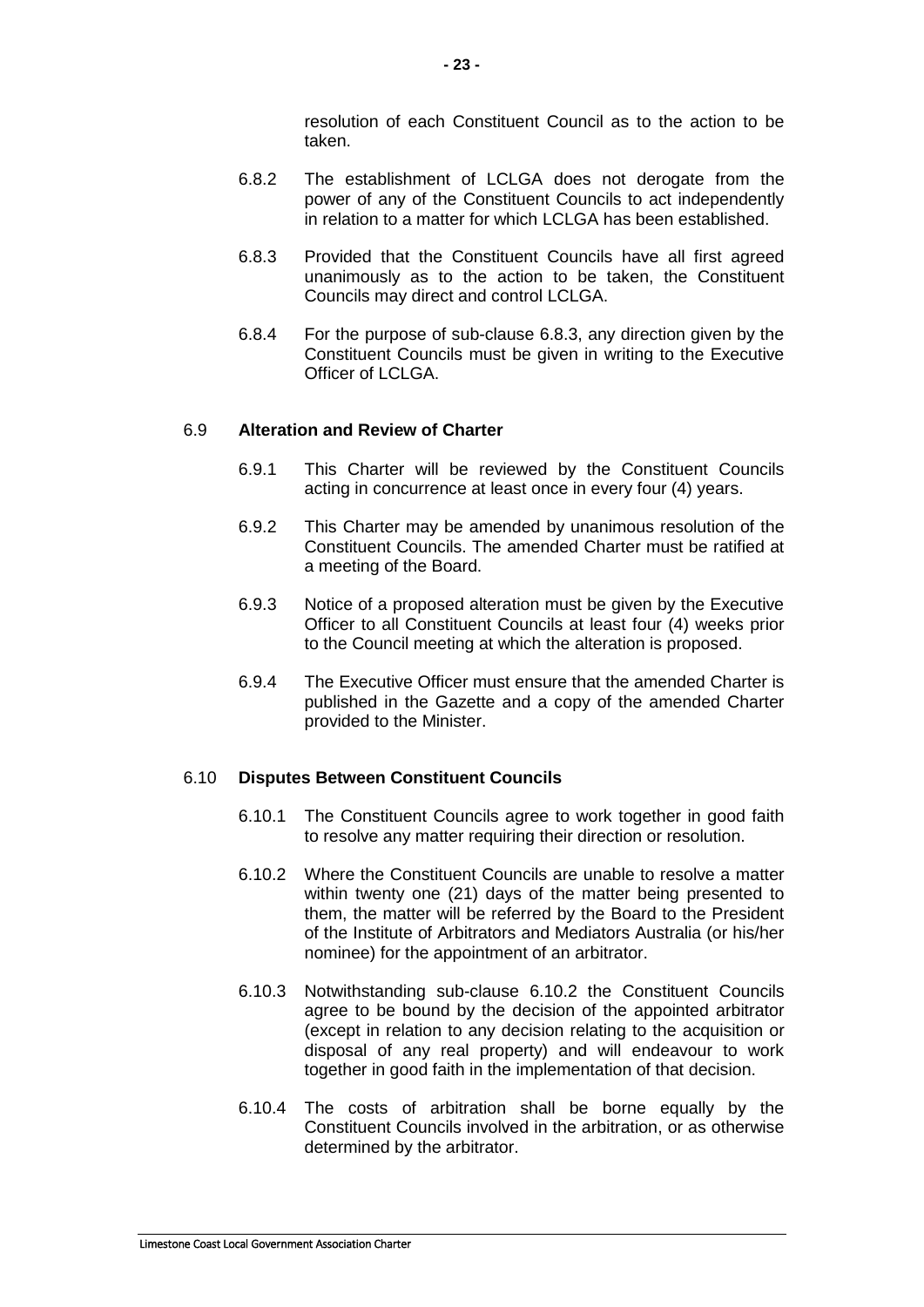# 6.11 **Committees**

- 6.11.1 The Board may establish a committee of Board Members for the purpose of:
	- (a) enquiring into and reporting to the Board on any matter within LCLGA's functions and powers and as detailed in the terms of reference given by the Board to the Committee;
	- (b) exercising, performing or discharging delegated powers, functions or duties.
- 6.11.2 A member of a committee established under this Clause holds office at the pleasure of the Board.
- 6.11.3 The Board may establish advisory committees consisting of or including persons who are not Board Members for enquiring into and reporting to the Board on any matter within LCLGA's functions and powers and as detailed in the terms of reference which must be given by the Board to the advisory committee.
- 6.11.4 A member of an advisory committee established under this clause holds office at the pleasure of the Board.
- 6.11.5 The President of the Board is an ex-officio member of any committee or advisory committee established by the Board.

#### 6.12 **Common Seal**

- 6.12.1 LCLGA shall have a common seal upon which its corporate name shall appear in legible characters.
- 6.12.2 The common seal shall not be used without the express authorisation of a resolution of LCLGA and every use of the common seal shall be recorded in the minute book of LCLGA.
- 6.12.3 The affixing of the common seal shall be witnessed by the President or Vice President and the Executive Officer or such other person as LCLGA may appoint for the purpose.
- 6.12.4 The common seal shall be kept in the custody of the Executive Officer or such other person as LCLGA may from time to time decide.